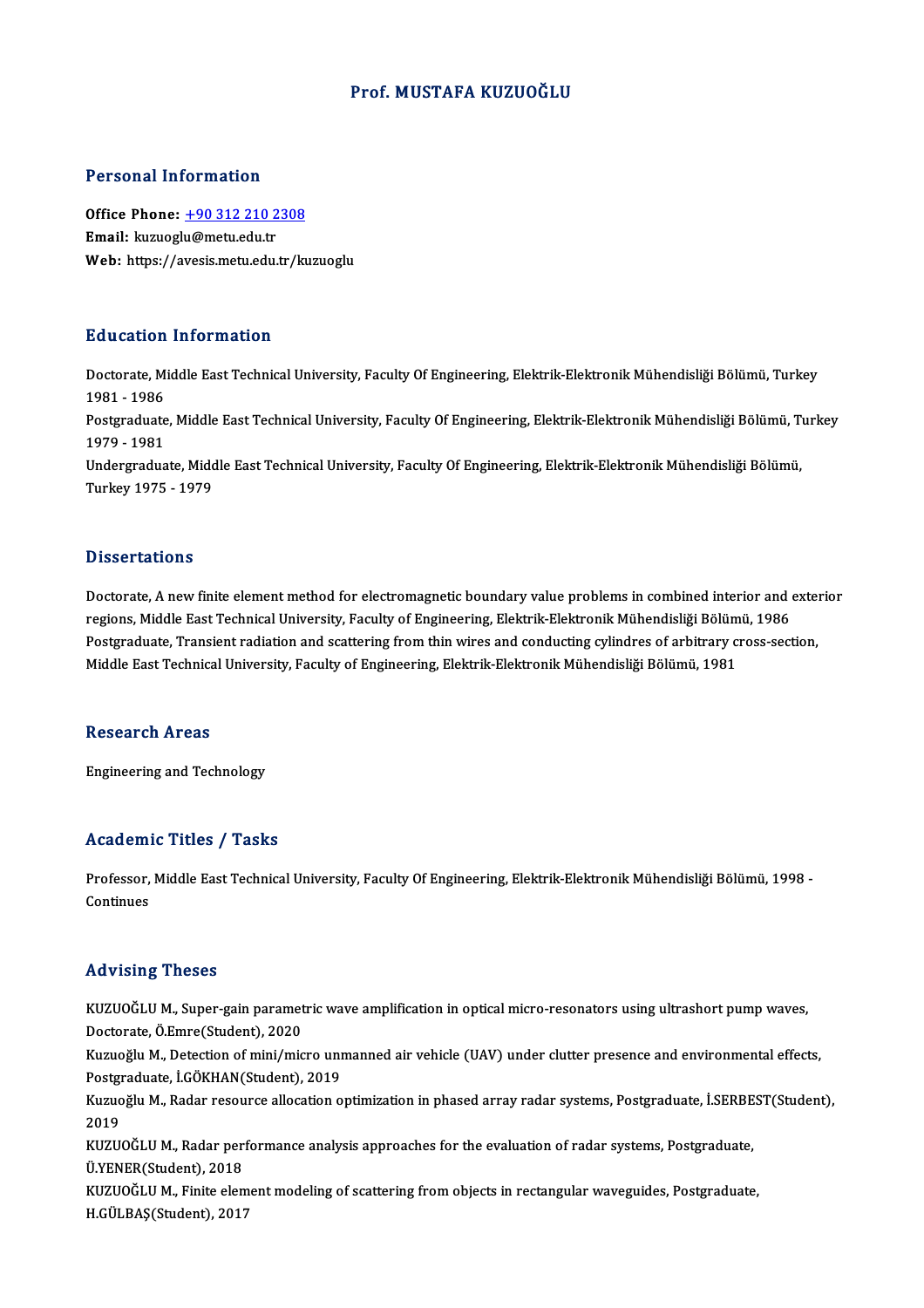KUZUOĞLU M., Continuous-time nonlinear estimation filters using UKF-aided Gaussian sum representations, Doctorate,<br>M.GÖKCE(Student), 2014 KUZUOĞLU M., Continuou:<br>M.GÖKCE(Student), 2014<br>KUZUOĞLU M. Monte Carl KUZUOĞLU M., Continuous-time nonlinear estimation filters using UKF-aided Gaussian sum representations, Doctorate,<br>M.GÖKCE(Student), 2014<br>KUZUOĞLU M., Monte Carlo analysis of the effects of the material and shape uncertain

M.GÖKCE(Student), 2014<br>KUZUOĞLU M., Monte Carlo analysis of the effects of the material and shape u<br>finite difference time domain method, Postgraduate, A.Kemal(Student), 2013<br>KUZUOĞLU M. Comparison of Bayssian natysplie an KUZUOĞLU M., Monte Carlo analysis of the effects of the material and shape uncertainties on radar cross sec<br>finite difference time domain method, Postgraduate, A.Kemal(Student), 2013<br>KUZUOĞLU M., Comparison of Bayesian net

finite difference time domain method, Postgraduate, A.Kemal(Student), 2013<br>KUZUOĞLU M., Comparison of Bayesian networks and Dempster-Shafer theory in attribute tracking systems,<br>Postgraduate, Ç.SAKA(Student), 2013 KUZUOĞLU M., Comparison of Bayesian networks and Dempster-Shafer theory in attribute tracking systems,<br>Postgraduate, Ç.SAKA(Student), 2013<br>KUZUOĞLU M., Investigation of rough surface scattering of electromagnetic waves usi

Postgraduate, Ç.SAKA(Student), 2013<br>KUZUOĞLU M., Investigation of rough s<br>Postgraduate, Ö.EMRE(Student), 2013<br>KUZUOĞLU M. Monta Carla analysis of Postgraduate, Ö.EMRE(Student), 2013<br>KUZUOĞLU M., Monte Carlo analysis of the effects of material and shape uncertainties on radar cross section by the

finite difference time domain method, Postgraduate, A.KEMAL(Student), 2013 KUZUOĞLU M., Monte Carlo analysis of the effects of material and shape uncertainties on radar cross section by the<br>finite difference time domain method, Postgraduate, A.KEMAL(Student), 2013<br>KUZUOĞLU M., TANIK Y., Low eleva

KUZUOĞLU M., Optimum search strategies for electronic support measures receivers, Postgraduate, H.SİNAN(Student),<br>2012 KUZU<br>KUZU<br>2012<br>KUZU KUZUOĞLU M., Optimum search strategies for electronic support measures receivers, Postgraduate, H.SİNAN(Stude<br>2012<br>KUZUOĞLU M., ALATAN L., Analysis and design of microstrip patch antennas with arbitrary slot shapes, Doctor

2012<br>KUZUOĞLU M., ALATAN L<br>G.ŞENER(Student), 2011<br>KUZUOĞLU M. Tarast tra KUZUOĞLU M., ALATAN L., Analysis and design of microstrip patch antennas with arbitrary slot shapes, Doctorate,<br>G.ŞENER(Student), 2011<br>KUZUOĞLU M., Target tracking with phased array radar by using adaptive update rate, Pos

G.ŞEN<br>KUZU<br>2010<br>KUZU KUZUOĞLU M., Target tracking with phased array radar by using adaptive update rate, Postgraduate, Ö.İPEK(Student)<br>2010<br>KUZUOĞLU M., Solution of the antenna placement problem by means of global optimization techniques, Post

2010<br>KUZUOĞLU M., Solution of the antenna placement problem by means of global optimization techniques, Postgraduate,<br>M.URAL(Student), 2010 KUZUOĞLU M., Solution of the antenna placement problem by means of global optimization techniques, Postgraduate,<br>M.URAL(Student), 2010<br>KUZUOĞLU M., Periodic search strategies for electronic countermeasure receivers with de

M.URAL(Student), 2010<br>KUZUOĞLU M., Periodic search strategies for electronic counterme:<br>for each frequency band, Postgraduate, E.KÖKSAL(Student), 2010<br>KUZUOČLU M. Solution of the antenna pelsement problem by meal KUZUOĞLU M., Periodic search strategies for electronic countermeasure receivers with desired probability of intercep<br>for each frequency band, Postgraduate, E.KÖKSAL(Student), 2010<br>KUZUOĞLU M., Solution of the antenna palce

for each frequency band, Postgraduate, E.KÖKSAL(Student), 2010<br>KUZUOĞLU M., Solution of the antenna palcement problem by means of global optimization techniques, Postgraduate,<br>M.Ural(Student), 2010 KUZUOĞLU M., Solution of the antenna palcement problem by means of global optimization techniques, Postgram.<br>M.Ural(Student), 2010<br>KUZUOĞLU M., Computation of radar cross sections of complex targets by shooting and bouncin

M.Ural(Student), 2010<br>KUZUOĞLU M., Computation of radar cre<br>Postgraduate, S.ÖZGÜN(Student), 2009<br>KUZUOĞUJ M. Multiple classifier system KUZUOĞLU M., Computation of radar cross sections of complex targets by shooting and bouncing ray method,<br>Postgraduate, S.ÖZGÜN(Student), 2009<br>KUZUOĞLU M., Multiple classifier systems for a generic missle warner, Postgradua

KUZUOĞLU M., Multiple classifier systems for a generic missle warner, Postgraduate, K.BAŞIBÜYÜK(Student), 2009

Postgraduate, S.ÖZGÜN(Student), 2009<br>KUZUOĞLU M., Multiple classifier systems for a generic missle warner, Postgraduate, K.BAŞIBÜYÜK(Student), 2009<br>KUZUOĞLU M., Computation of radar cross sections of complex targets by phy KUZUOĞLU M., Computation of radar cross sections of complex targets by physical optics with modified sure<br>Postgraduate, A.CEMAL(Student), 2008<br>KUZUOĞLU M., Investigation of electromagnetic wave propagation in double negati

Postgraduate, A.CEMAL(St<br>KUZUOĞLU M., Investigatio<br>S.GÖKÇEN(Student), 2008<br>KUZUOĞLU M. Einite alame

S.GÖKÇEN(Student), 2008<br>KUZUOĞLU M., Finite element modeling of electromagnetic radiation/scattering problems by domain decomposition, Doctorate,Ö.ÖZGÜN(Student),2007 KUZUOĞLU M., Finite element modeling of electromagnetic radiation/scattering problems by domain decomposition,<br>Doctorate, Ö.ÖZGÜN(Student), 2007<br>KUZUOĞLU M., Finite element modeling of electromagnetic scattering problems v

Doctorate, Ö.ÖZGÜN(Studer<br>KUZUOĞLU M., Finite eleme<br>A.EGEMEN(Student), 2007<br>KUZUOĞLU M. Finite eleme KUZUOĞLU M., Finite element modeling of electromagnetic scattering problems via hexahedral edge elem<br>A.EGEMEN(Student), 2007<br>KUZUOĞLU M., Finite element modeling of electromagnetic radiation, Doctorate, Ö.Özgün(Student), 2 A.EGEMEN(Student), 2007<br>KUZUOĞLU M., Finite element modeling of electromagnetic radiation, Doctorate, Ö.Özgün(Student), 2007<br>KUZUOĞLU M., Performance metrics for fundamental estimation filters, Postgraduate, K.AKÇAY(Studen

KUZUOĞLU M., Finite element modeling of electromagnetic radiation, Doctorate, Ö.Özgün(Student), 2007<br>KUZUOĞLU M., Performance metrics for fundamental estimation filters, Postgraduate, K.AKÇAY(Student), 2005<br>KUZUOĞLU M., Ev KUZU<br>KUZU<br>2005<br>KUZU KUZUOĞLU M., Evaluation of multi target tracking algorithms in the presence of clutter, Postgraduate, O.GÜNER(Student),<br>2005<br>KUZUOĞLU M., Identification of electromagnetic scattering mechanisms by two dimensional windowed

2005<br>KUZUOĞLU M., Identification of electromagnetic scattering mechanisms by two dimensional windowed fourier transform<br>approach, Postgraduate, K.Egemen(Student), 2004 KUZUOĞLU M., Identification of electromagnetic scattering mechanisms by two dimensional windowed fourier t<br>approach, Postgraduate, K.Egemen(Student), 2004<br>KUZUOĞLU M., Indentification of elecromagnetic scattering mechanism

approach, Postgraduate, K.Egemen(Student), 2004<br>KUZUOĞLU M., Indentification of elecromagnetic scattering mec<br>transform approach, Postgraduate, K.EGEMEN(Student), 2004<br>KUZUOĞLU M. Specific ebserntion rete calculations usin KUZUOĞLU M., Indentification of elecromagnetic scattering mechanisms by two dimensional windowed fourier<br>transform approach, Postgraduate, K.EGEMEN(Student), 2004<br>KUZUOĞLU M., Specific absorption rate calculations using fi

transform approach, Postgraduate, K.EGEMEN(Student), 2004<br>KUZUOĞLU M., Specific absorption rate calculations using finite difference time domain method, Postgraduate,<br>İ.TÜRER(Student), 2004 KUZUOĞLU M., Specific absorption rate calculations using finite difference time domain method, Postgraduate,<br>İ.TÜRER(Student), 2004<br>KUZUOĞLU M., Development of a software involving a group of iterative solvers and precondi

i.TÜRER(Student), 2004<br>KUZUOĞLU M., Development of a software involving a group of iterative solvers and p<br>equations of computational electromagnetics, Postgraduate, N.ÜNSOY(Student), 2001<br>KUZUOĞLU M. Implementation of mes KUZUOĞLU M., Development of a software involving a group of iterative solvers and preconditioners fo<br>equations of computational electromagnetics, Postgraduate, N.ÜNSOY(Student), 2001<br>KUZUOĞLU M., Implementation of mesh gen

equations of computational electromagnetics, Postgraduate, N.ÜNSOY(Student), 2001<br>KUZUOĞLU M., Implementation of mesh generation algorithms, Postgraduate, Ö.YILDIZ(Student), 2001<br>KUZUOĞLU M., Development of a mesh generati KUZUOĞLU M., Implemen<br>KUZUOĞLU M., Developn<br>B.BARIŞ(Student), 2000<br>KUZUOĞLU M. Anakrais s KUZUOĞLU M., Development of a mesh generation software for computational electromagnetics, Postgraduate<br>B.BARIŞ(Student), 2000<br>KUZUOĞLU M., Analysis of electromagnetic scattering problems with the finite element method, Po

B.BARIŞ(Student), 2000<br>KUZUOĞLU M., Analysis of electromagnetic scattering problems with the finite element method, Postgraduate,<br>Y.ASIM(Student), 2000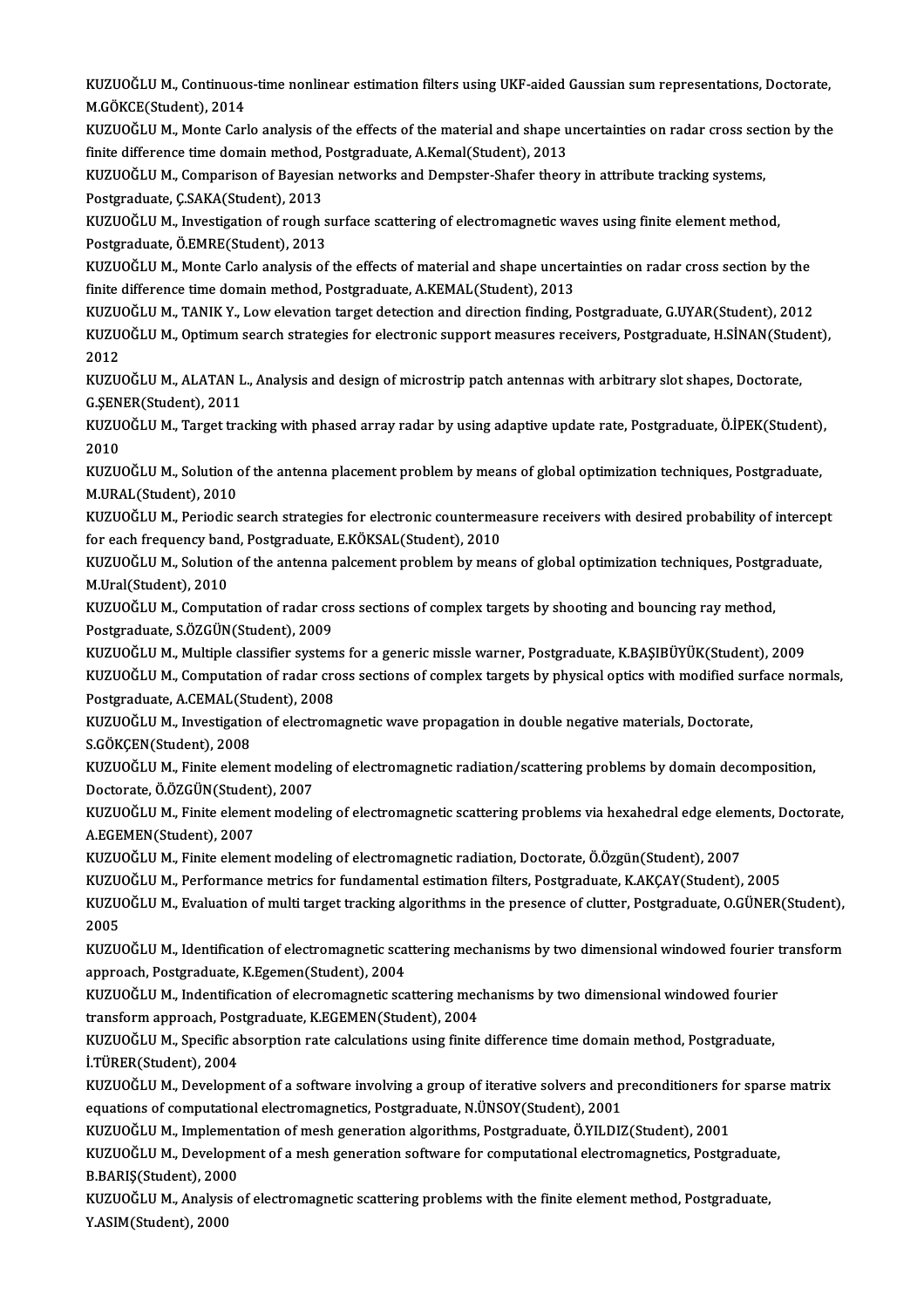LEBLEBİCİOĞLU M. K. , KUZUOĞLU M., A Four-parameter atomic decomposition and the related time-frequency<br>distribution, Doctorate, A BULTAN(Student), 1995 LEBLEBİCİOĞLU M. K. , KUZUOĞLU M., A Four-para<br>distribution, Doctorate, A.BULTAN(Student), 1995<br>KUZUOĞLU M. Finito dimensional state anase annu LEBLEBİCİOĞLU M. K. , KUZUOĞLU M., A Four-parameter atomic decomposition and the related time-frequency<br>distribution, Doctorate, A.BULTAN(Student), 1995<br>KUZUOĞLU M., Finite-dimensional state-space approximations of transie

distribution, Doctorate, A.BULTAN(Student), 1995<br>KUZUOĞLU M., Finite-dimensional state-space approximations of transient electromanyetic systems, Postgraduate,<br>N.KINAYMAN(Student), 1993 KUZUOĞLU M., Finite-dimensional state-space approximations of transient electromanyetic systems, Postgraduate,<br>N.KINAYMAN(Student), 1993<br>KUZUOĞLU M., Optimal control approach for the solution of electromagnetic inverse sca

N.KINAYMAN(Student), 19<br>KUZUOĞLU M., Optimal cor<br>M.ÖNDER(Student), 1993<br>KUZUOĞLU M. Finite dime KUZUOĞLU M., Optimal control approach for the solution of electromagnetic inverse scattering problems., Doctorat<br>M.ÖNDER(Student), 1993<br>KUZUOĞLU M., Finite-dimensional state-space approximations of transient Electromagneti

M.ÖNDER(Student), 1993<br>KUZUOĞLU M., Finite-dimens<br>N.Kınayman(Student), 1993<br>KUZUOĞLU M. Investisation KUZUOĞLU M., Finite-dimensional state-space approximations of transient Electromagnetic systems., Pos<br>N.Kınayman(Student), 1993<br>KUZUOĞLU M., Investigation and development of some algorithms in time optimal control, Postgra

N.Kınayman(Student), 199<br>KUZUOĞLU M., Investigatio<br>S.TUNÇÖZ(Student), 1992<br>KUZUOĞLU M. Itarative səl KUZUOĞLU M., Investigation and development of some algorithms in time optimal control, Postgraduate,<br>S.TUNÇÖZ(Student), 1992<br>KUZUOĞLU M., Iterative calculation of optimal output feedback matrices, Postgraduate, K.YEHYA(Stu

S.TUNÇÖZ(Student), 1992<br>KUZUOĞLU M., Iterative calculation of optimal output feedback matrices, Postgraduate, K.YEHYA(Student), 1991<br>KUZUOĞLU M., Coherent detection of target signals in non Gaussian clutter, Postgraduate, KUZUOĞLU M., Radar range performance analysis for different target fluctuation models, Postgraduate, M.EMRE(Student),1989 KUZUOĞLU M., Radar range performance analysis for different target fluctuation models, Postgraduate,<br>M.EMRE(Student), 1989<br>KUZUOĞLU M., Analysis of microstrip and microstrip-like structures by the finite element method, Po

M.EMRE(Student), 1989<br>KUZUOĞLU M., Analysis of n<br>T.AKDENİZ(Student), 1989<br>KUZUOĞLU M. A Finite alam KUZUOĞLU M., Analysis of microstrip and microstrip-like structures by the finite element method, Postgraduate,<br>T.AKDENİZ(Student), 1989<br>KUZUOĞLU M., A Finite element method for the solution of three-dimensional electromagn

T.AKDENİZ(Student), 1989<br>KUZUOĞLU M., A Finite element method for the solution of three-dimensional electro<br>with real and artificial boundary conditions, Postgraduate, Ü.PEKEL(Student), 1987<br>KUZUOĞLU M. A finite element me KUZUOĞLU M., A Finite element method for the solution of three-dimensional electromagnetic boundary valve problems<br>with real and artificial boundary conditions, Postgraduate, Ü.PEKEL(Student), 1987<br>KUZUOĞLU M., A finite el

with real and artificial boundary conditions, Postgraduate, Ü.PEKEL(Student), 1987<br>KUZUOĞLU M., A finite element method for the solution of three-dimensional electromagnetic boundary value problems<br>with real and artificial

# with real and artificial boundary conditions, rostgraduate, o.rekel(student), 1967<br>Articles Published in Journals That Entered SCI, SSCI and AHCI Indexes

| Articles Published in Journals That Entered SCI, SSCI and AHCI Indexes |                                                                                                         |
|------------------------------------------------------------------------|---------------------------------------------------------------------------------------------------------|
| L                                                                      | A novel beamforming emulating photonic nanojets for wireless relay networks                             |
|                                                                        | Alabed S., Mahariq I., Salman M., KUZUOĞLU M.                                                           |
|                                                                        | Computers, Materials and Continua, vol.69, no.1, pp.575-588, 2021 (Journal Indexed in SCI)              |
| Н.                                                                     | PETOOL v2.0: Parabolic Equation Toolbox with evaporation duct models and real environment data          |
|                                                                        | ÖZGÜN Ö., Sahin V., Erguden M. E., Apaydin G., YILMAZ A. E., KUZUOĞLU M., SEVGİ L.                      |
|                                                                        | COMPUTER PHYSICS COMMUNICATIONS, vol.256, 2020 (Journal Indexed in SCI)                                 |
| III.                                                                   | Enhancement of optical parametric amplification in microresonators via gain medium parameter            |
|                                                                        | selection and mean cavity wall reflectivity adjustment                                                  |
|                                                                        | Asirim O. E., KUZUOĞLU M.                                                                               |
|                                                                        | JOURNAL OF PHYSICS B-ATOMIC MOLECULAR AND OPTICAL PHYSICS, vol.53, no.18, 2020 (Journal Indexed in SCI) |
| IV.                                                                    | High-Fidelity Harmonic Generation in Optical Micro-Resonators Using BFGS Algorithm                      |
|                                                                        | Asirim O. E., Yolalmaz A., KUZUOĞLU M.                                                                  |
|                                                                        | MICROMACHINES, vol.11, no.7, 2020 (Journal Indexed in SCI)                                              |
| V.                                                                     | Super-Gain Optical Parametric Amplification in Dielectric Micro-Resonators via BFGS Algorithm-          |
|                                                                        | <b>Based Non-Linear Programming</b>                                                                     |
|                                                                        | Asirim O. E., KUZUOĞLU M.                                                                               |
|                                                                        | APPLIED SCIENCES-BASEL, vol.10, no.5, 2020 (Journal Indexed in SCI)                                     |
| VI.                                                                    | A novel CEM technique for modeling electromagnetic scattering from metasurfaces                         |
|                                                                        | ÖZGÜN Ö., Mittra R., KUZUOĞLU M.                                                                        |
|                                                                        | INTERNATIONAL JOURNAL OF NUMERICAL MODELLING-ELECTRONIC NETWORKS DEVICES AND FIELDS, vol.33,            |
|                                                                        | no 2, 2020 (Journal Indexed in SCI)                                                                     |
| VII.                                                                   | Numerical Study of Resonant Optical Parametric Amplification via Gain Factor Optimization in            |
|                                                                        | <b>Dispersive Microresonators</b>                                                                       |
|                                                                        | Asirim O. E., KUZUOĞLU M.                                                                               |
|                                                                        | PHOTONICS, vol.7, no.1, 2020 (Journal Indexed in SCI)                                                   |
| VIII.                                                                  | A Domain Decomposition Finite-Element Method for Modeling Electromagnetic Scattering From               |
|                                                                        | Rough Sea Surfaces With Emphasis on Near-Forward Scattering                                             |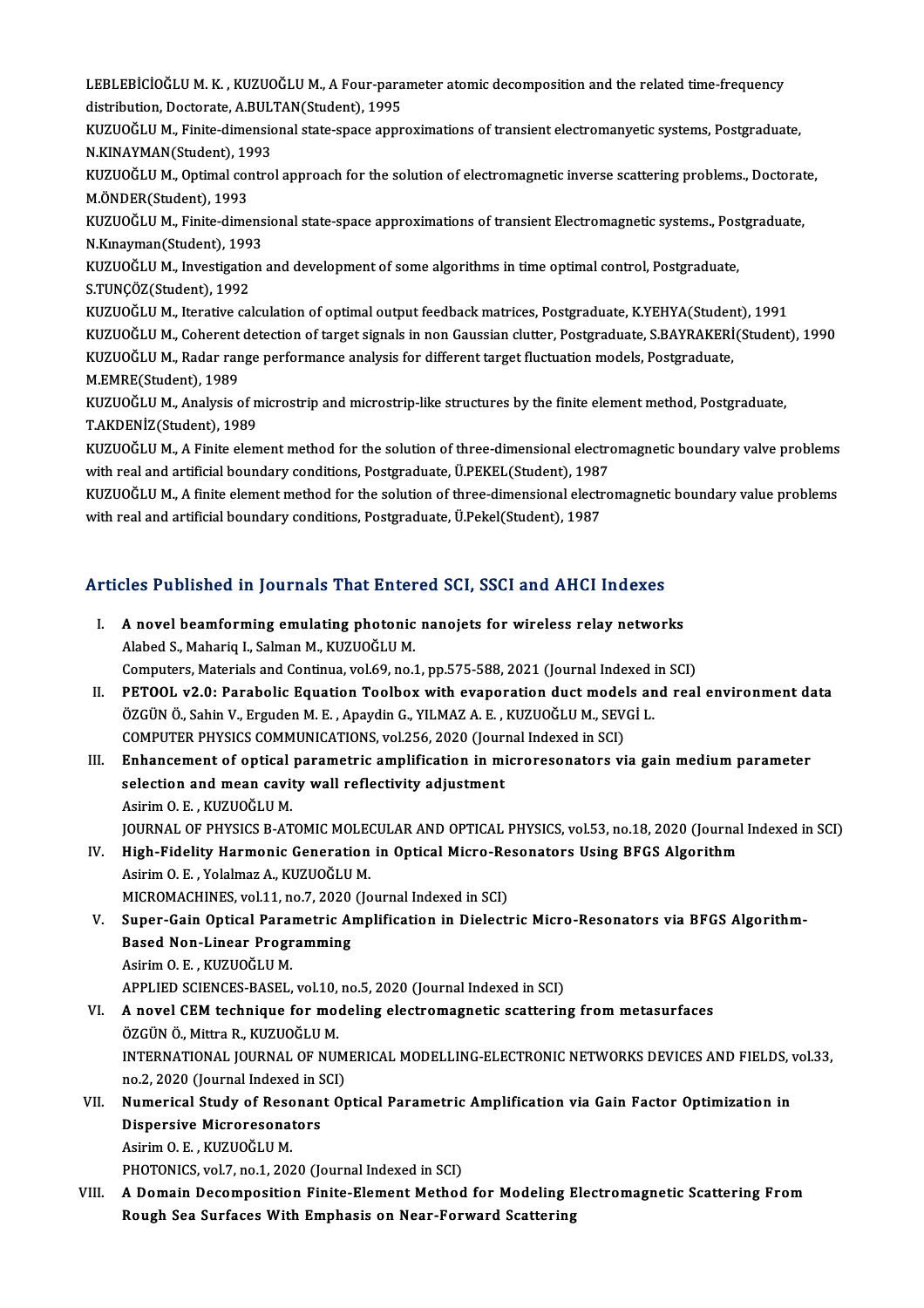ÖZGÜNÖ.,KUZUOĞLUM.

ÖZGÜN Ö., KUZUOĞLU M.<br>IEEE TRANSACTIONS ON ANTENNAS AND PROPAGATION, vol.67, no.1, pp.335-345, 2019 (Journal Indexed in SCI)<br>Coordinate transformation aided finite element method for senteur detection of breest tumers in ÖZGÜN Ö., KUZUOĞLU M.<br>IEEE TRANSACTIONS ON ANTENNAS AND PROPAGATION, vol.67, no.1, pp.335-345, 2019 (Journal Indexed in SC<br>IX. Coordinate transformation aided finite element method for contour detection of breast tumors in

**IEEE TRANSACTIONS (Soordinate transform**<br>**Coordinate transformicrowave imaging**<br>ÖZCÜN Ö, KUZUOČU Coordinate transform:<br>microwave imaging<br>ÖZGÜN Ö., KUZUOĞLU M.<br>INTERNATIONAL JOURN microwave imaging<br>ÖZGÜN Ö., KUZUOĞLU M.<br>INTERNATIONAL JOURNAL FOR NUMERICAL METHODS IN BIOMEDICAL ENGINEERING, vol.34, no.10, 2018<br>(Journal Indoxed in SCL) ÖZGÜN Ö., KUZUOĞLU M.<br>INTERNATIONAL JOURN.<br>(Journal Indexed in SCI)<br>Bomesh Eree Shane O. INTERNATIONAL JOURNAL FOR NUMERICAL METHODS IN BIOMED<br>(Journal Indexed in SCI)<br>X. Remesh-Free Shape Optimization by Transformation Optics<br>ÖZCÜN Ö. KUZUQČUJM (Journal Indexed in SCI)<br>Remesh-Free Shape Optimization by Transformation Optics<br>ÖZGÜN Ö., KUZUOĞLU M. Remesh-Free Shape Optimization by Transformation Optics<br>ÖZGÜN Ö., KUZUOĞLU M.<br>IEEE TRANSACTIONS ON ANTENNAS AND PROPAGATION, vol.64, no.12, pp.5479-5482, 2016 (Journal Indexed in<br>SCD ÖZGI<br>IEEE<br>SCI)<br>Impl IEEE TRANSACTIONS ON ANTENNAS AND PROPAGATION, vol.64, no.12, pp.5479-5482, 2016 (Journal Indexed in<br>SCI)<br>XI. Implementation of coordinate transformations in periodic finite-element method for modeling rough<br>surface sestio SCI)<br>Implementation of coordinat<br>surface scattering problems<br>ÖZCÜN Ö, KUZUOČLUM Implementation of coo<br>surface scattering pro<br>ÖZGÜN Ö., KUZUOĞLU M.<br>INTERNATIONAL JOURN surface scattering problems<br>ÖZGÜN Ö., KUZUOĞLU M.<br>INTERNATIONAL JOURNAL OF RF AND MICROWAVE COMPUTER-AIDED ENGINEERING, vol.26, no.4, pp.322-329,<br>2016 (Journal Indoved in SCD ÖZGÜN Ö., KUZUOĞLU M.<br>INTERNATIONAL JOURNAL OF<br>2016 (Journal Indexed in SCI)<br>Manta Carla simulations of INTERNATIONAL JOURNAL OF RF AND MICROWAVE COMPUTER-AIDED ENGINEERING, vol.26, no.4, pp.322-329<br>2016 (Journal Indexed in SCI)<br>XII. Monte Carlo simulations of Helmholtz scattering from randomly positioned array of scatterers 2016 (Journal Indexed in SCI)<br>Monte Carlo simulations of Helmholtz scattering from random<br>utilizing coordinate transformations in finite element method<br>ÖZCÜN Ö, KUZUOČLUM Monte Carlo simulatio<br>utilizing coordinate tra<br>ÖZGÜN Ö., KUZUOĞLU M.<br>WAVE MOTION vel 56 m utilizing coordinate transformations in finite element meth<br>ÖZGÜN Ö., KUZUOĞLU M.<br>WAVE MOTION, vol.56, pp.165-182, 2015 (Journal Indexed in SCI)<br>Questioning Dessee of Assuresy Offered by the Spestral El ÖZGÜN Ö., KUZUOĞLU M.<br>WAVE MOTION, vol.56, pp.165-182, 2015 (Journal Indexed in SCI)<br>XIII. Questioning Degree of Accuracy Offered by the Spectral Element Method in Computational<br>Electromagnetics WAVE MOTION, vol.<br>Questioning Degre<br>Electromagnetics<br>Mabaria L. VIPT H Questioning Degree of Accurac<br>Electromagnetics<br>Mahariq I., KURT H., KUZUOĞLU M.<br>APPLEED COMPUTATIONAL ELECTI APPLIED COMPUTATIONAL ELECTROMAGNETICS SOCIETY JOURNAL, vol.30, no.7, pp.698-705, 2015 (Journal Indexed in SCI) Mahariq I., KUR<br>APPLIED COMP<br>Indexed in SCI)<br>Unsconted Kel APPLIED COMPUTATIONAL ELECTROMAGNETICS SOCIET<br>Indexed in SCI)<br>XIV. Unscented Kalman filter-aided Gaussian sum filter<br>Colse M. KUZUQČLU M Indexed in SCI)<br><mark>Unscented Kalman filt</mark><br>Gokce M., KUZUOĞLU M.<br>IET BADAR SONAR AND Gokce M., KUZUOĞLU M.<br>IET RADAR SONAR AND NAVIGATION, vol.9, no.5, pp.589-599, 2015 (Journal Indexed in SCI) Gokce M., KUZUOĞLU M.<br>IET RADAR SONAR AND NAVIGATION, vol.9, no.5, pp.589-599, 2015 (Journal Indexed in SCI)<br>XV. Excessive Memory Usage of the ELLPACK Sparse Matrix Storage Scheme throughout the Finite<br>Floment Computati **IET RADAR SONAR AND N<br>Excessive Memory Usa<br>Element Computations<br>Alingi C. VII MAZ A. E. VI** Excessive Memory Usage of the El<br>Element Computations<br>Akinci G., YILMAZ A. E. , KUZUOĞLU M.<br>BADIOENCINEERING yol 22 no 4 nn 6 Element Computations<br>Akinci G., YILMAZ A. E. , KUZUOĞLU M.<br>RADIOENGINEERING, vol.23, no.4, pp.997-1004, 2014 (Journal Indexed in SCI)<br>Annusuimation of transformation modia based resbaning astion by ge Akinci G., YILMAZ A. E. , KUZUOĞLU M.<br>RADIOENGINEERING, vol.23, no.4, pp.997-1004, 2014 (Journal Indexed in SCI)<br>XVI. Approximation of transformation media-based reshaping action by genetic optimization<br>Ozgun O., KUZUOĞLU RADIOENGINEERING, vo<br>Approximation of tra:<br>Ozgun O., KUZUOĞLU M.<br>APPLIED PHYSICS A MA Approximation of transformation media-based reshaping action by genetic optimization<br>Ozgun O., KUZUOĞLU M.<br>APPLIED PHYSICS A-MATERIALS SCIENCE & PROCESSING, vol.117, no.2, pp.597-604, 2014 (Journal Indexed in<br>SCD Ozgu<br>APPI<br>SCI)<br>Cam APPLIED PHYSICS A-MATERIALS SCIENCE & PROCESSING, vol.117, no.2, pp.597-604, 2014 (Journal Indexed in<br>SCI)<br>XVII. Combining perturbation theory and transformation electromagnetics for finite element solution of<br>Helmbeltz ty SCI)<br>Combining perturbation theory and<br>Helmholtz-type scattering problems<br>KUZUQČLUM Q7599 Q Combining perturbati<br>Helmholtz-type scatte<br>KUZUOĞLU M., Ozgun O.<br>JOUPNAL OF COMBUTAT Helmholtz-type scattering problems<br>KUZUOĞLU M., Ozgun O.<br>JOURNAL OF COMPUTATIONAL PHYSICS, vol.274, pp.883-897, 2014 (Journal Indexed in SCI)<br>Photonis Nanoist Analysis by Spestral Element Method KUZUOĞLU M., Ozgun O.<br>JOURNAL OF COMPUTATIONAL PHYSICS, vol.274, pp.883-897, .<br>XVIII. Photonic Nanojet Analysis by Spectral Element Method<br>Meharia L. KUZUOĞLU M. TARMAN L.H. KUPT H JOURNAL OF COMPUTATIONAL PHYSICS, vol.274,<br>Photonic Nanojet Analysis by Spectral Eleme<br>Mahariq I., KUZUOĞLU M., TARMAN I. H. , KURT H.<br>JEEE PHOTONICS JOUPNAL .vol.6, no.5, 2014 (Jour Photonic Nanojet Analysis by Spectral Element Method<br>Mahariq I., KUZUOĞLU M., TARMAN I. H. , KURT H.<br>IEEE PHOTONICS JOURNAL, vol.6, no.5, 2014 (Journal Indexed in SCI)<br>On the Attenuation of the Berfectly Matched Layer in E Mahariq I., KUZUOĞLU M., TARMAN I. H. , KURT H.<br>IEEE PHOTONICS JOURNAL, vol.6, no.5, 2014 (Journal Indexed in SCI)<br>XIX. On the Attenuation of the Perfectly Matched Layer in Electromagnetic Scattering Problems with the<br> **IEEE PHOTONICS JOURNAL, v**<br>On the Attenuation of the<br>Spectral Element Method<br>Meharia L KUZUOČLUM TA On the Attenuation of the Perfectly<br>Spectral Element Method<br>Mahariq I., KUZUOĞLU M., TARMAN I. H.<br>APPLIED COMPUTATIONAL ELECTROM/ Spectral Element Method<br>Mahariq I., KUZUOĞLU M., TARMAN I. H.<br>APPLIED COMPUTATIONAL ELECTROMAGNETICS SOCIETY JOURNAL, vol.29, no.9, pp.701-710, 2014 (Journal Mahariq I., KUZI<br>APPLIED COMPI<br>Indexed in SCI)<br>Commonts on APPLIED COMPUTATIONAL ELECTROMAGNETICS SOCIETY JOURNAL, vol.29, no.9, pp.701-710, 2014 (Journal Indexed in SCI)<br>XX. Comments on "Propagation Modeling Over Irregular Terrain by the Improved Two-Way Parabolic<br>Faustion Mothod Indexed in SCI)<br>XX. Comments on "Propagation Modeling Over Irregular Terrain by the Improved Two-Way Parabolic<br>Equation Method" Ozgun O., Apaydin G., KUZUOĞLU M., Sevgi L.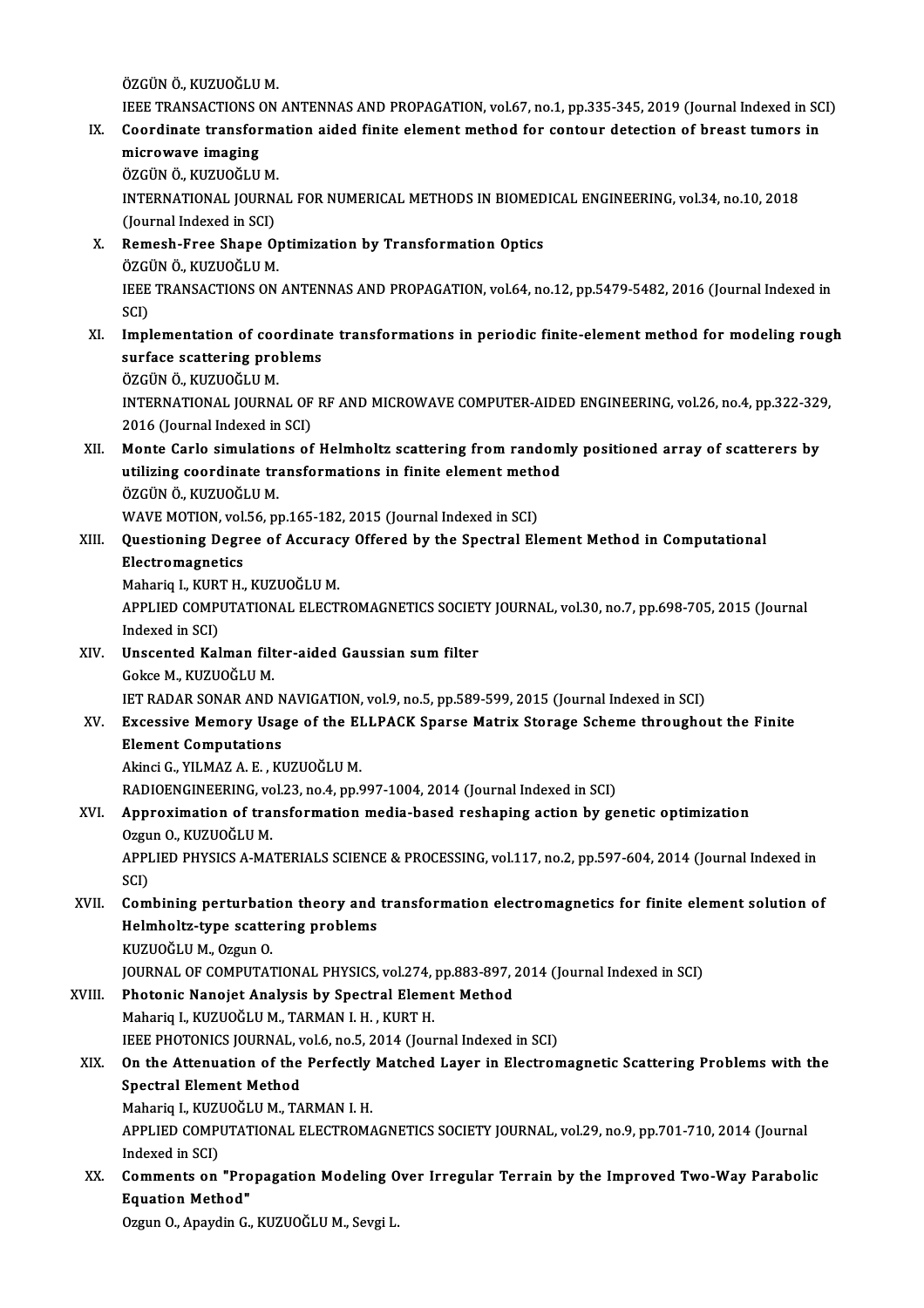IEEE TRANSACTIONS ON ANTENNAS AND PROPAGATION, vol.62, no.7, pp.3894, 2014 (Journal Indexed in SCI)<br>A seordinate transformation annuaceb for efficient repeated solution of Helmboltz coustion IEEE TRANSACTIONS ON ANTENNAS AND PROPAGATION, vol.62, no.7, pp.3894, 2014 (Journal Indexed in<br>XXI. A coordinate transformation approach for efficient repeated solution of Helmholtz equation IEEE TRANSACTIONS ON ANTENNAS AND PROPAGATION, vol.62<br>A coordinate transformation approach for efficient repe<br>pertaining to obstacle scattering by shape deformations<br>Orgun O, KUZUOČLUM A coordinate transformation approach for efficient repeated solution of Helmholtz equation<br>pertaining to obstacle scattering by shape deformations<br>Ozgun O., KUZUOĞLU M. pertaining to obstacle scattering by shape deformations<br>Ozgun 0., KUZUOĞLU M.<br>COMPUTER PHYSICS COMMUNICATIONS, vol.185, no.6, pp.1616-1627, 2014 (Journal Indexed in SCI)<br>Cartesian Crid Manner: Transformation Media for Mede Ozgun O., KUZUOĞLU M.<br>COMPUTER PHYSICS COMMUNICATIONS, vol.185, no.6, pp.1616-1627, 2014 (Journal Indexed in SCI)<br>XXII. Cartesian Grid Mapper: Transformation Media for Modeling Arbitrary Curved Boundaries With<br>Cartesian COMPUTER PHYSI<br>Cartesian Grid M<br>Cartesian Grids<br>ÖZCÜN Ö-KUZUO Cartesian Grid Mapper<br>Cartesian Grids<br>ÖZGÜN Ö., KUZUOĞLU M.<br>IEEE ANTENNAS AND WI Cartesian Grids<br>ÖZGÜN Ö., KUZUOĞLU M.<br>IEEE ANTENNAS AND WIRELESS PROPAGATION LETTERS, vol.13, pp.1771-1774, 2014 (Journal Indexed in SCI)<br>REREORMANCE COMPARISON OF VARIOUS HEYAHEDRAL ELEMENT QUALITY METRICS VIA ÖZGÜN Ö., KUZUOĞLU M.<br>IEEE ANTENNAS AND WIRELESS PROPAGATION LETTERS, vol.13, pp.1771-1774, 2014 (Journal Indexe<br>XXIII. PERFORMANCE COMPARISON OF VARIOUS HEXAHEDRAL ELEMENT QUALITY METRICS VIA IEEE ANTENNAS AND WIRELESS PROPAGATION LETTERS<br>PERFORMANCE COMPARISON OF VARIOUS HEXAHE<br>PARAMETRIC DISTORTION OF AN IDEAL ELEMENT<br>Vakin E. VILMAZ A. E., KUZUQČLLLM PERFORMANCE COMPARISON OF<br>PARAMETRIC DISTORTION OF AN<br>Yalcin E., YILMAZ A. E. , KUZUOĞLU M.<br>INTERNATIONAL JOURNAL OF COMBI PARAMETRIC DISTORTION OF AN IDEAL ELEMENT<br>Yalcin E., YILMAZ A. E. , KUZUOĞLU M.<br>INTERNATIONAL JOURNAL OF COMPUTATIONAL METHODS, vol.10, no.4, 2013 (Journal Indexed in SCI) Yalcin E., YILMAZ A. E., KUZUOĞLU M.<br>INTERNATIONAL JOURNAL OF COMPUTATIONAL METHODS, vol.10, no.4, 2013 (<br>XXIV. Monte Carlo analysis of ridged waveguides with transformation media<br>Ozgun O. KUZUOČLU M INTERNATIONAL JOURN<br>Monte Carlo analysis<br>Ozgun O., KUZUOĞLU M.<br>INTERNATIONAL JOURN Monte Carlo analysis of ridged waveguides with transformation media<br>Ozgun 0., KUZUOĞLU M.<br>INTERNATIONAL JOURNAL OF RF AND MICROWAVE COMPUTER-AIDED ENGINEERING, vol.23, no.4, pp.476-481,<br>2012 (Journal Indoved in SCD Ozgun O., KUZUOĞLU M.<br>INTERNATIONAL JOURNAL OF<br>2013 (Journal Indexed in SCI)<br>A Transformation Media Be INTERNATIONAL JOURNAL OF RF AND MICROWAVE COMPUTER-AIDED ENGINEERING, vol.23, no.4, pp.476-4<br>2013 (Journal Indexed in SCI)<br>XXV. A Transformation Media Based Approach for Efficient Monte Carlo Analysis of Scattering From 2013 (Journal Indexed in SCI)<br>A Transformation Media Base<br>Rough Surfaces With Objects<br>Ozwy O, KUZUOČLUM **A Transformation Me<br>Rough Surfaces With<br>Ozgun O., KUZUOĞLU M.<br>JEEE TRANSACTIONS ON** Rough Surfaces With Objects<br>Ozgun O., KUZUOĞLU M.<br>IEEE TRANSACTIONS ON ANTENNAS AND PROPAGATION, vol.61, no.3, pp.1352-1362, 2013 (Journal Indexed in<br>SCI) Ozgun O., KUZUOĞLU M. IEEE TRANSACTIONS ON ANTENNAS AND PROPAGATION, vol.61, no.3, pp.1352-1362, 2013 (Journal Indexed<br>SCI)<br>XXVI. Software metamaterials: Transformation media based multi-scale techniques for computational<br>clastromagnetics SCI)<br>Software metama<br>electromagnetics<br>Ozaun O. KUZUOČI Software metamateria<br>electromagnetics<br>Ozgun O., KUZUOĞLU M.<br>IOUPNAL OE COMBUTAT electromagnetics<br>Ozgun O., KUZUOĞLU M.<br>JOURNAL OF COMPUTATIONAL PHYSICS, vol.236, pp.203-219, 2013 (Journal Indexed in SCI)<br>Transformation Elestromagnetiss Based Analysis of Wayequides With Bandom Boy Ozgun O., KUZUOĞLU M.<br>JOURNAL OF COMPUTATIONAL PHYSICS, vol.236, pp.203-219, 2013 (Journal Indexed in SCI)<br>XXVII. Transformation Electromagnetics Based Analysis of Waveguides With Random Rough or Periodic<br>Crooved Surfa **JOURNAL OF COMPU<br>Transformation El<br>Grooved Surfaces**<br>Ozzun O. KUZUOČLI **Transformation Elect:<br>Grooved Surfaces<br>Ozgun O., KUZUOĞLU M.<br>IEEE TRANSACTIONS ON** Grooved Surfaces<br>Ozgun 0., KUZUOĞLU M.<br>IEEE TRANSACTIONS ON MICROWAVE THEORY AND TECHNIQUES, vol.61, no.2, pp.709-719, 2013 (Journal Ozgun O., KUZUO<br>IEEE TRANSACI<br>Indexed in SCI)<br>Transformatio IEEE TRANSACTIONS ON MICROWAVE THEORY AND TECHNIQUES, vol.61, no.2, pp.709-719, 2013 (Journal<br>Indexed in SCI)<br>XXVIII. Transformation-based metamaterials to eliminate the staircasing error in the finite difference time<br>doma Indexed in SCI)<br>Transformation<br>domain method<br>Orgun O, KUZUOČ Transformation-base<br>domain method<br>Ozgun O., KUZUOĞLU M.<br>INTERNATIONAL JOURN domain method<br>Ozgun O., KUZUOĞLU M.<br>INTERNATIONAL JOURNAL OF RF AND MICROWAVE COMPUTER-AIDED ENGINEERING, vol.22, no.4, pp.530-540,<br>2012 (Journal Indoved in SCD Ozgun O., KUZUOĞLU M.<br>INTERNATIONAL JOURNAL OF<br>2012 (Journal Indexed in SCI)<br>Manta Carla Basad Charact INTERNATIONAL JOURNAL OF RF AND MICROWAVE COMPUTER-AIDED ENGINEERING, vol.22, no.4, pp.530-540,<br>2012 (Journal Indexed in SCI)<br>XXIX. Monte Carlo-Based Characteristic Basis Finite-Element Method (MC-CBFEM) for Numerical Anal 2012 (Journal Indexed in SCI)<br>Monte Carlo-Based Characteristic Basis Finite-Element Me<br>of Scattering From Objects On/Above Rough Sea Surfaces<br>Ozgun O, KUZUOČLUM Monte Carlo-Based Cl<br>of Scattering From Ol<br>Ozgun O., KUZUOĞLU M.<br>IEEE TPANSACTIONS ON of Scattering From Objects On/Above Rough Sea Surfaces<br>Ozgun O., KUZUOĞLU M.<br>IEEE TRANSACTIONS ON GEOSCIENCE AND REMOTE SENSING, vol.50, no.3, pp.769-783, 2012 (Journal Indexed in<br>SCD Ozgu<br>IEEE<br>SCI)<br>PET IEEE TRANSACTIONS ON GEOSCIENCE AND REMOTE SENSING, vol.50, no.3, pp.769-783, 2012 (Journal Indexestion)<br>SCI)<br>XXX. PETOOL: MATLAB-based one-way and two-way split-step parabolic equation tool for radiowave<br>nunnagation over SCI)<br>PETOOL: MATLAB-based one-way a<br>propagation over variable terrain<br>Ozgun Q. Apaydin C. KUZUQČLUM, Se PETOOL: MATLAB-based one-way and t<br>propagation over variable terrain<br>Ozgun O., Apaydin G., KUZUOĞLU M., Sevgi L.<br>COMBUTER BUYSICS COMMUNICATIONS vol propagation over variable terrain<br>Ozgun O., Apaydin G., KUZUOĞLU M., Sevgi L.<br>COMPUTER PHYSICS COMMUNICATIONS, vol.182, no.12, pp.2638-2654, 2011 (Journal Indexed in SCI) XXXI. A Novel Two-Way Finite-Element Parabolic Equation Groundwave Propagation Tool: TestsWith Canonical Structures and Calibration A Novel Two-Way Finite-Element Parab<br>Canonical Structures and Calibration<br>Apaydin G., Ozgun O., KUZUOĞLU M., Sevgi L.<br>IEEE TRANSACTIONS ON CEOSCIENCE AND L IEEE TRANSACTIONS ON GEOSCIENCE AND REMOTE SENSING, vol.49, no.8, pp.2887-2899, 2011 (Journal Indexed<br>in SCI) Apaydi<br>IEEE TF<br>in SCI)<br>Truins XXXII. Trying to Interpret Modern Art as a Finite-Element Practitioner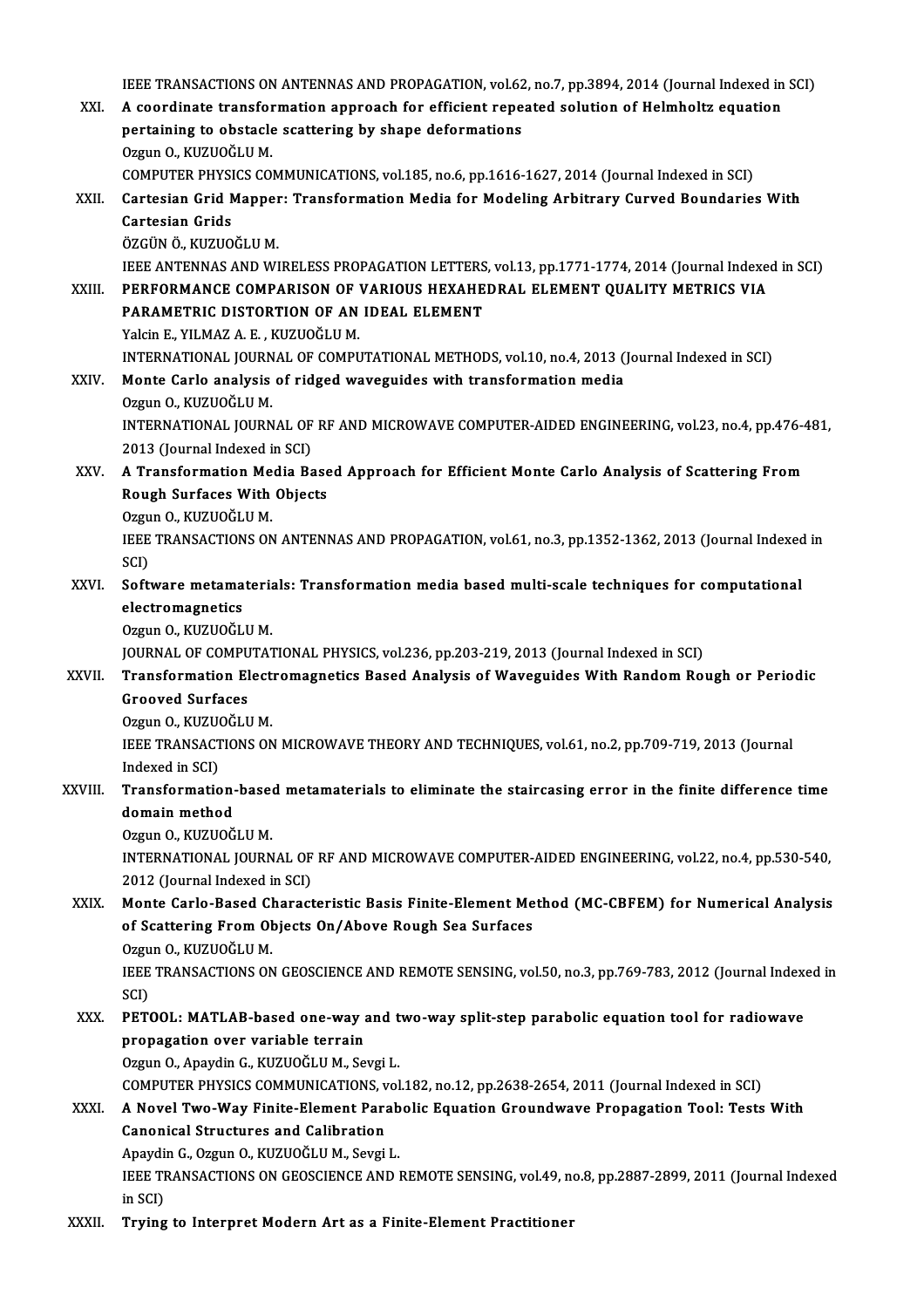YILMAZA.E. ,KUZUOĞLUM. YILMAZ A. E. , KUZUOĞLU M.<br>IEEE ANTENNAS AND PROPAGATION MAGAZINE, vol.53, no.3, pp.158-166, 2011 (Journal Indexed in SCI)<br>Form Inverience of Movyall's Faustions: The Pathway to Noval Matematerial Specifications fo YILMAZ A. E. , KUZUOĞLU M.<br>IEEE ANTENNAS AND PROPAGATION MAGAZINE, vol.53, no.3, pp.158-166, 2011 (Journal Indexed in SCI)<br>XXXIII. Form Invariance of Maxwell's Equations: The Pathway to Novel Metamaterial Specification **IEEE ANTENNAS AND PROPAG.<br>Form Invariance of Maxwel<br>Electromagnetic Reshaping<br>Orgun O. KUZUOČLUM** Form Invariance of Maxwell's Equations: The Pathway to Novel Metamaterial Specifications for Electromagnetic Reshaping<br>Ozgun O., KUZUOĞLU M. IEEE ANTENNAS AND PROPAGATION MAGAZINE, vol.52, no.3, pp.51-65, 2010 (Journal Indexed in SCI) Ozgun O., KUZUOĞLU M.<br>IEEE ANTENNAS AND PROPAGATION MAGAZINE, vol.52, no.3, pp.51-65, 2010 (Journal Indexed in SCI<br>XXXIV. PO-BASED CHARACTERISTIC BASIS FINITE ELEMENT METHOD (CBFEM-PO)-A PARALLEL,<br>ITERATION EREE DOMAIN IEEE ANTENNAS AND PROPAGATION MAGAZINE, vol.52, no.3, pp.51-65, 2010 (Journal Indexed in SCI)<br>PO-BASED CHARACTERISTIC BASIS FINITE ELEMENT METHOD (CBFEM-PO)-A PARALLEL,<br>ITERATION-FREE DOMAIN DECOMPOSITION ALGORITHM USING P PO-BASED CHARACTERISTIC BASIS FINITE ELEMENT METHOT<br>ITERATION-FREE DOMAIN DECOMPOSITION ALGORITHM US<br>LARGE-SCALE ELECTROMAGNETIC SCATTERING PROBLEMS<br>Ozgun O. Mitte B. KUZUQČLUM ITERATION-FREE DOMAIN DE<br>LARGE-SCALE ELECTROMAGN<br>Ozgun O., Mittra R., KUZUOĞLU M.<br>MICROWAVE AND OPTICAL TECH LARGE-SCALE ELECTROMAGNETIC SCATTERING PROBLEMS<br>Ozgun 0., Mittra R., KUZUOĞLU M.<br>MICROWAVE AND OPTICAL TECHNOLOGY LETTERS, vol.52, no.5, pp.1053-1060, 2010 (Journal Indexed in SCI)<br>Itarative Jean-field demain decemposition Ozgun O., Mittra R., KUZUOĞLU M.<br>MICROWAVE AND OPTICAL TECHNOLOGY LETTERS, vol.52, no.5, pp.1053-1060, 2010 (Journal Indexed in SCI)<br>XXXV. Iterative leap-field domain decomposition method: a domain decomposition finite MICROWAVE AND OPTICAL TECHNOLOGY LETTERS, vol.<br>Iterative leap-field domain decomposition method<br>for 3D electromagnetic boundary value problems<br>Ozzun O, KUZUOČLUM Iterative leap-field domain decomposition method: a domain decomposition finite element algorithm<br>for 3D electromagnetic boundary value problems<br>Ozgun O., KUZUOĞLU M. for 3D electromagnetic boundary value problems<br>Ozgun 0., KUZUOĞLU M.<br>IET MICROWAVES ANTENNAS & PROPAGATION, vol.4, no.4, pp.543-552, 2010 (Journal Indexed in SCI)<br>Domain compression via anisotronis metameterials designed b Ozgun O., KUZUOĞLU M.<br>IET MICROWAVES ANTENNAS & PROPAGATION, vol.4, no.4, pp.543-552, 2010 (Journal Indexed in SCI)<br>XXXVI. Domain compression via anisotropic metamaterials designed by coordinate transformations<br>Ozgun O **IET MICROWAVES ANTE<br>Domain compression<br>Ozgun O., KUZUOĞLU M.**<br>JOUPNAL OE COMBUTAT Domain compression via anisotropic metamaterials designed by coordinate transforma<br>Ozgun O., KUZUOĞLU M.<br>JOURNAL OF COMPUTATIONAL PHYSICS, vol.229, no.3, pp.921-932, 2010 (Journal Indexed in SCI)<br>Conoral Burnase Characteri Ozgun O., KUZUOĞLU M.<br>JOURNAL OF COMPUTATIONAL PHYSICS, vol.229, no.3, pp.921-932, 2010 (Journal Indexed in SCI)<br>XXXVII. General-Purpose Characteristic Basis Finite Element Method for Multi-Scale Electrostatic and<br>Flast JOURNAL OF COMPUTATIONAL PHYSICS, vol.229, no.3, pp.921-932, 2010 (Journal Indexed in SCI)<br>General-Purpose Characteristic Basis Finite Element Method for Multi-Scale Electrosta<br>Electromagnetic Problems<br>Ozgun O., Mittra R., General-Purpose Characterist<br>Electromagnetic Problems<br>Ozgun O., Mittra R., KUZUOĞLU M.<br>ELECTROMACNETICS vel 30 nn 2 ELECTROMAGNETICS, vol.30, pp.205-221, 2010 (Journal Indexed in SCI) Ozgun O., Mittra R., KUZUOĞLU M.<br>ELECTROMAGNETICS, vol.30, pp.205-221, 2010 (Journal Indexed in SCI)<br>XXXVIII. Computation of physical optics integral by Levin's integration algorithm<br>Durgun A. C. KUZUOČLU M. ELECTROMAGNETICS, vol.30<br>Computation of physical<br>Durgun A. C. , KUZUOĞLU M.<br>Progress In Electromagnetics Computation of physical optics integral by Levin's integration algorithm<br>Durgun A. C. , KUZUOĞLU M.<br>Progress In Electromagnetics Research M, vol.6, pp.59-74, 2009 (Journal Indexed in SCI Expanded)<br>Multilevel Characteristic Durgun A. C. , KUZUOĞLU M.<br>Progress In Electromagnetics Research M, vol.6, pp.59-74, 2009 (Journal Indexed in SCI Expanded)<br>XXXIX. Multilevel Characteristic Basis Finite-Element Method (ML-CBFEM)-An Efficient Version of a Progress In Electromagnetics Research M, vol.6, pp.59-74, 2009 (Journal Inde:<br>Multilevel Characteristic Basis Finite-Element Method (ML-CBFEM)-4<br>Decomposition Algorithm for Large-Scale Electromagnetic Problems<br>Ozgun Q. Mit Multilevel Characteristic Basis<br>Decomposition Algorithm for<br>Ozgun O., Mittra R., KUZUOĞLU M.<br>IEEE TRANSACTIONS ON ANTENN Decomposition Algorithm for Large-Scale Electromagnetic Problems<br>Ozgun O., Mittra R., KUZUOĞLU M.<br>IEEE TRANSACTIONS ON ANTENNAS AND PROPAGATION, vol.57, no.10, pp.3381-3387, 2009 (Journal Indexed in<br>SCD Ozgu<br>IEEE<br>SCI)<br>Desi IEEE TRANSACTIONS ON ANTENNAS AND PROPAGATION, vol.57, no.10, pp.3381-3387, 2009 (Journal Indexed i<br>SCI)<br>XL. Design of the Square Loop Frequency Selective Surfaces with Particle Swarm Optimization via the<br>Faujualent Circui SCI)<br>Design of the Square Loc<br>Equivalent Circuit Model<br>YU MAZ A E - KUZUQČLU M **Design of the Square Loo<br>Equivalent Circuit Model<br>YILMAZ A. E. , KUZUOĞLU M.**<br>BADIOENCINEEPINC vol 19 Equivalent Circuit Model<br>YILMAZ A. E. , KUZUOĞLU M.<br>RADIOENGINEERING, vol.18, no.2, pp.95-102, 2009 (Journal Indexed in SCI)<br>A nartiale swarm ontimisation ennrosab for hovebedral mesh smoo YILMAZ A. E. , KUZUOĞLU M.<br>RADIOENGINEERING, vol.18, no.2, pp.95-102, 2009 (Journal Indexed in SCI)<br>XLI. A particle swarm optimization approach for hexahedral mesh smoothing<br>Yilmaz A. E. . KUZUOĞLU M. RADIOENGINEERING, vol.1<br>A particle swarm optimi<br>Yilmaz A. E. , KUZUOĞLU M.<br>INTERNATIONAL JOURNAL A particle swarm optimization approach for hexahedral mesh smoothing<br>Yilmaz A. E. , KUZUOĞLU M.<br>INTERNATIONAL JOURNAL FOR NUMERICAL METHODS IN FLUIDS, vol.60, no.1, pp.55-78, 2009 (Journal Indexed<br>in SCD Yilmaz<br>INTERN<br>in SCI)<br>Paralle INTERNATIONAL JOURNAL FOR NUMERICAL METHODS IN FLUIDS, vol.60, no.1, pp.55-78, 2009 (Journal In<br>in SCI)<br>XLII. Parallelized Characteristic Basis Finite Element Method (CBFEM-MPI)-A non-iterative domain<br>decomposition algorit in SCI)<br>Parallelized Characteristic Basis Finite Element Method (CBFEM-M<br>decomposition algorithm for electromagnetic scattering problems<br>Ozgun Q. Mittre R. KUZUQČLUM decomposition algorithm for electromagnetic scattering problems<br>Ozgun O., Mittra R., KUZUOĞLU M. decomposition algorithm for electromagnetic scattering problems<br>Ozgun O., Mittra R., KUZUOĞLU M.<br>JOURNAL OF COMPUTATIONAL PHYSICS, vol.228, no.6, pp.2225-2238, 2009 (Journal Indexed in SCI)<br>CREEM MPL A Perpllalized Version Ozgun O., Mittra R., KUZUOĞLU M.<br>JOURNAL OF COMPUTATIONAL PHYSICS, vol.228, no.6, pp.2225-2238, 2009 (Journal Indexed in SCI)<br>XLIII. CBFEM-MPI: A Parallelized Version of Characteristic Basis Finite Element Method for E JOURNAL OF COMPUTATIONAL PH<br>CBFEM-MPI: A Parallelized Ver<br>3-D Interconnect Capacitances<br>Ozzun O. Mittre B. KUZUOČLUM CBFEM-MPI: A Parallelized Ve<br>3-D Interconnect Capacitance:<br>Ozgun O., Mittra R., KUZUOĞLU M.<br>IEEE TRANSACTIONS ON ADVANC 3-D Interconnect Capacitances<br>Ozgun O., Mittra R., KUZUOĞLU M.<br>IEEE TRANSACTIONS ON ADVANCED PACKAGING, vol.32, no.1, pp.164-174, 2009 (Journal Indexed in SCI)<br>Form Inverience of Movyvell's Fouetions in Woveguide Cross Sec Ozgun O., Mittra R., KUZUOĞLU M.<br>IEEE TRANSACTIONS ON ADVANCED PACKAGING, vol.32, no.1, pp.164-174, 2009 (Journal Indexed<br>XLIV. Form-Invariance of Maxwell's Equations in Waveguide Cross-Section Transformations<br>Orgun O. **IEEE TRANSACTIONS ON<br>Form-Invariance of M<br>Ozgun O., KUZUOĞLU M.**<br>ELECTROMACNETICS ... Form-Invariance of Maxwell's Equations in Waveguide Cross-Section<br>Ozgun 0., KUZUOĞLU M.<br>ELECTROMAGNETICS, vol.29, no.4, pp.353-376, 2009 (Journal Indexed in SCI)<br>Efficient finite element solution of low frequency sestionin Ozgun O., KUZUOĞLU M.<br>ELECTROMAGNETICS, vol.29, no.4, pp.353-376, 2009 (Journal Indexed in SCI)<br>XLV. Efficient finite element solution of low-frequency scattering problems via anisotropic metamaterial ELECT<br><mark>Efficie</mark><br>layers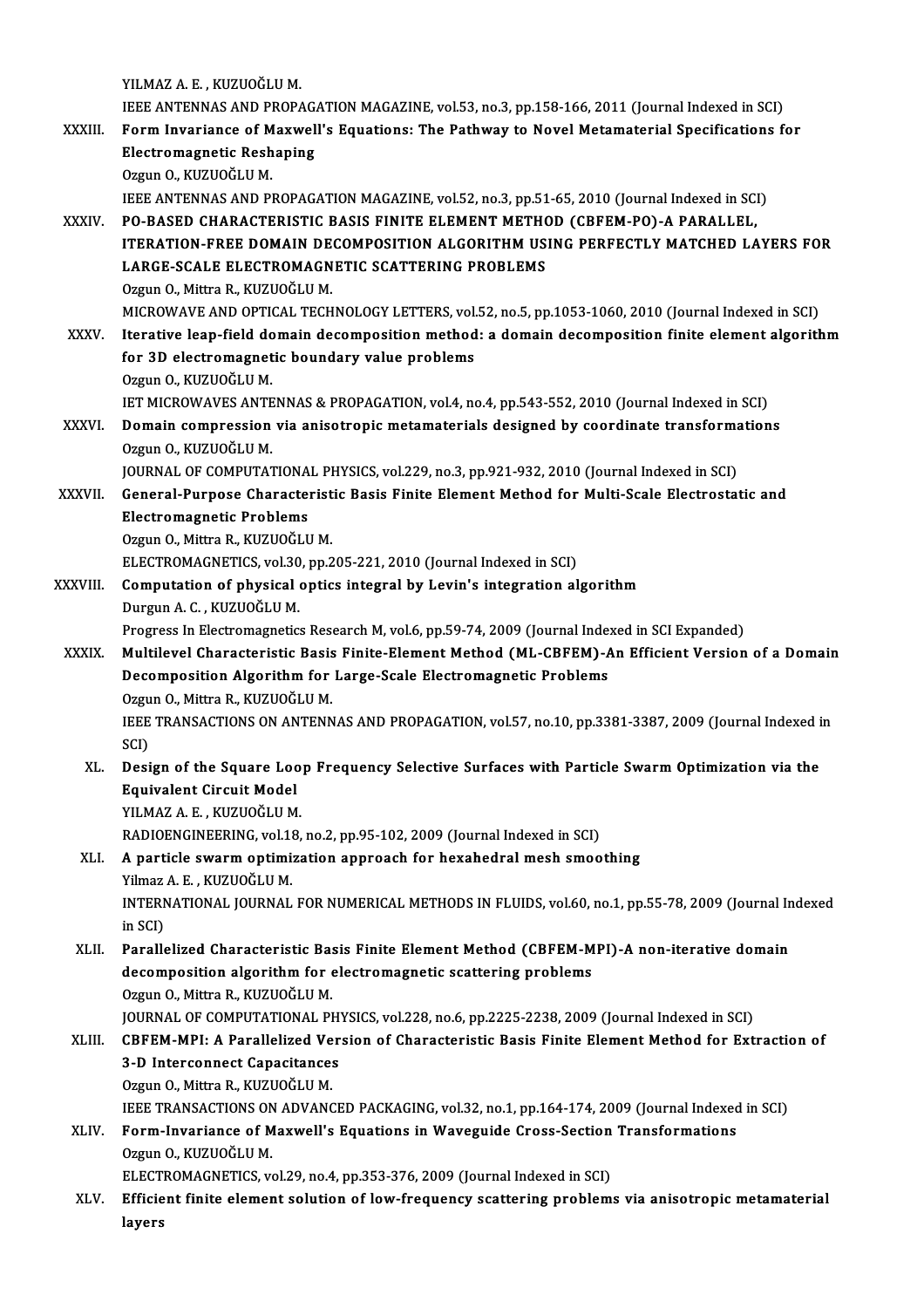Ozgun O., KUZUOĞLU M.

Ozgun O., KUZUOĞLU M.<br>MICROWAVE AND OPTICAL TECHNOLOGY LETTERS, vol.50, no.3, pp.639-646, 2008 (Journal Indexed in SCI)<br>My sellaberation with Boi Mittrey Contributions to the theory of perfectly matched levers

Ozgun O., KUZUOĞLU M.<br>MICROWAVE AND OPTICAL TECHNOLOGY LETTERS, vol.50, no.3, pp.639-646, 2008 (Journal Indexed<br>XLVI. My collaboration with Raj Mittra: Contributions to the theory of perfectly matched layers<br>Exampely M MICROWAVE<br><mark>My collabo</mark>l<br>Kuzuoglu M.<br>TURKISH JOL My collaboration with Raj Mittra: Contributions to the theory of perfectly matched layers<br>Kuzuoglu M.<br>TURKISH JOURNAL OF ELECTRICAL ENGINEERING AND COMPUTER SCIENCES, vol.16, no.1, pp.1-6, 2008 (Journal<br>Indoved in SCL)

Kuzuoglu M.<br>TURKISH JOURN<br>Indexed in SCI)<br>Comnarison O TURKISH JOURNAL OF ELECTRICAL ENGINEERING AND COMPUTER SCIENCES, vol.16, no.1, pp.1-6, 2008<br>Indexed in SCI)<br>XLVII. Comparison of linear and quadratic hexahedral edge elements in electromagnetic scattering<br>nrablams

Indexed in<br>Comparise<br>problems<br><sup>VII MA7</sup> A Comparison of linear<br>problems<br>YILMAZ A., Kuzuoglu M.<br>AEU INTERNATIONAL IO

problems<br>YILMAZ A., Kuzuoglu M.<br>AEU-INTERNATIONAL JOURNAL OF ELECTRONICS AND COMMUNICATIONS, vol.62, no.8, pp.582-587, 2008<br>(Journal Indoved in SCD YILMAZ A., Kuzuoglu M.<br>AEU-INTERNATIONAL JO<br>(Journal Indexed in SCI)<br>ANAL VSIS OF HICH FR AEU-INTERNATIONAL JOURNAL OF ELECTRONICS AND COMMUNICATIONS, vol.62, no.8, pp.582-587, 2008<br>(Journal Indexed in SCI)<br>XLVIII. ANALYSIS OF HIGH FREQUENCY PLANE WAVE SCATTERING FROM A DOUBLE NEGATIVE CYLINDER<br>VIA THE MODIEIED

## (Journal Indexed in SCI)<br>ANALYSIS OF HIGH FREQUENCY PLANE WAVE SCATTERING FROM A DOUE<br>VIA THE MODIFIED WATSON TRANSFORMATION AND DEBYE EXPANSION<br>SEN S. KUZUQČLU M VIA THE MODIFIED WATSON TRANSFORMATION AND DEBYE EXPANSION SEN S., KUZUOĞLUM. VIA THE MODIFIED WATSON TRANSFORMATION AND DEBYE EXPANSION<br>ŞEN S., KUZUOĞLU M.<br>PROGRESS IN ELECTROMAGNETICS RESEARCH-PIER, vol.84, pp.55-92, 2008 (Journal Indexed in SCI)<br>Besent advances in nerfectly matched lavers in fini

# SEN S., KUZUOĞLU M.<br>PROGRESS IN ELECTROMAGNETICS RESEARCH-PIER, vol.84, pp.55-92, 2008 (Journa<br>XLIX. Recent advances in perfectly matched layers in finite element applications<br>Orgun O. KUZUOĞLU M PROGRESS IN ELECTROM<br>Recent advances in port<br>Ozgun O., KUZUOĞLU M.<br>TURKISH JOUPNAL OF F

Recent advances in perfectly matched layers in finite element applications<br>Ozgun 0., KUZUOĞLU M.<br>TURKISH JOURNAL OF ELECTRICAL ENGINEERING AND COMPUTER SCIENCES, vol.16, no.1, pp.57-66, 2008<br>(Jaunnal Indoved in SCI) Ozgun O., KUZUOĞLU M.<br>TURKISH JOURNAL OF EI<br>(Journal Indexed in SCI)<br>Einite element analysi TURKISH JOURNAL OF ELECTRICAL ENGINEERING AND COMPUTER SCIENCES, vol.16, no.1, pp.57-66, 2008<br>(Journal Indexed in SCI)<br>L. Finite element analysis of electromagnetic scattering problems via iterative leap-field domain<br>decom

## (Journal Indexed in SCI)<br>Finite element analysis<br>decomposition method<br>Ozzun O, KUZUOČLU M Finite element analys<br>decomposition metho<br>Ozgun O., KUZUOĞLU M.<br>JOUPNAL OE ELECTPOM decomposition method<br>Ozgun O., KUZUOĞLU M.<br>JOURNAL OF ELECTROMAGNETIC WAVES AND APPLICATIONS, vol.22, pp.251-266, 2008 (Journal Indexed in SCI)<br>Near field performance analysis of locally, conformal perfectly matched absorb

#### Ozgun O., KUZUOĞLU M.<br>1900 JOURNAL OF ELECTROMAGNETIC WAVES AND APPLICATIONS, vol.22, pp.251-266, 2008 (Journal Indexed in SCI) JOUR<br>1. Near-field performance analysis of locally-conformal perfectly matched absorbers via M **JOURNAL OF<br>Near-field p<br>simulations**<br>Oggun O. KUZ LI. Near-field performance analysis of locally-conformal perfectly matched absorbers via Monte Carlo simulations<br>Ozgun O., KUZUOĞLU M.

JOURNAL OF COMPUTATIONAL PHYSICS, vol.227, no.2, pp.1225-1245, 2007 (Journal Indexed in SCI)

#### Ozgun O., KUZUOĞLU M.<br>JOURNAL OF COMPUTATIONAL PHYSICS, vol.227, no.2, pp.1225-1245, 2007 (Journal Indexed in SCI)<br>LII. Calculation of optimized parameters of rectangular microstrip patch antenna using particle swarm<br>o **JOURNAL OF C**<br>Calculation o<br>optimization<br><sup>Vilmor A E - K</sub></sup> Calculation of optimize<br>optimization<br>Yilmaz A.E., Kuzuoglu M.<br>MICPOWAVE AND OPTIC optimization<br>Yilmaz A. E. , Kuzuoglu M.<br>MICROWAVE AND OPTICAL TECHNOLOGY LETTERS, vol.49, no.12, pp.2905-2907, 2007 (Journal Indexed in SCI)

# Yilmaz A. E. , Kuzuoglu M.<br>MICROWAVE AND OPTICAL TECHNOLOGY LETTERS, vol.49, no.12, pp.2905-2907, 2007 (Journal Indexe<br>LIII. Utilization of anisotropic metamaterial layers in waveguide miniaturization and transitions<br>Ozayn MICROWAVE AND OPT<br>Utilization of anisot<br>Ozgun O., Kuzuoglu M.<br>IEEE MICROWAVE ANI

Utilization of anisotropic metamaterial layers in waveguide miniaturization and transitions<br>Ozgun O., Kuzuoglu M.<br>IEEE MICROWAVE AND WIRELESS COMPONENTS LETTERS, vol.17, no.11, pp.754-756, 2007 (Journal Indexed in<br>SCD Ozgu<br>IEEE<br>SCI)<br>Elec IEEE MICROWAVE AND WIRELESS COMPONENTS LETTERS, vol.17, no.11, pp.754-756, 2007 (Journal Indexe<br>SCI)<br>LIV. Electromagnetic metamorphosis: Reshaping scatterers via conformal anisotropic metamaterial<br>contings

# SCI)<br>LIV. Electromagnetic metamorphosis: Reshaping scatterers via conformal anisotropic metamaterial<br>coatings coatings<br>Ozgun O., Kuzuoglu M.<br>MICROWAVE AND OPTICAL TECHNOLOGY LETTERS, vol.49, no.10, pp.2386-2392, 2007 (Journal Indexed in SCI)<br>Forward, baskward domain desemnesitien method for finite element selution of elestromegnet

Ozgun O., Kuzuoglu M.

#### Ozgun O., Kuzuoglu M.<br>MICROWAVE AND OPTICAL TECHNOLOGY LETTERS, vol.49, no.10, pp.2386-2392, 2007 (Journal Indexed in SC<br>LV. Forward-backward domain decomposition method for finite element solution of electromagnetic<br>hou MICROWAVE AND OPTICAL T<br>Forward-backward domain<br>boundary value problems<br>Ozzun O. Kuzueglu M LV. Forward-backward domain decomposition method for finite element solution of electromagnetic<br>boundary value problems<br>Ozgun O., Kuzuoglu M. boundary value problems<br>Ozgun O., Kuzuoglu M.<br>MICROWAVE AND OPTICAL TECHNOLOGY LETTERS, vol.49, no.10, pp.2582-2590, 2007 (Journal Indexed in SCI)<br>Multisenter perfectly matched laver implementation for finite element mesh

#### LVI. Multicenter perfectly matched layer implementation for finite element mesh truncation<br>Ozgun O., Kuzuoglu M. MICROWAVE AND OPT<br>Multicenter perfectl<br>Ozgun O., Kuzuoglu M.<br>MICROWAVE AND OPT Multicenter perfectly matched layer implementation for finite element mesh truncation<br>Ozgun O., Kuzuoglu M.<br>MICROWAVE AND OPTICAL TECHNOLOGY LETTERS, vol.49, no.4, pp.827-832, 2007 (Journal Indexed in SCI)<br>Non Morwellian l Ozgun O., Kuzuoglu M.<br>MICROWAVE AND OPTICAL TECHNOLOGY LETTERS, vol.49, no.4, pp.827-832, 2007 (Journal Inde<br>LVII. Non-Maxwellian locally-conformal PML absorbers for finite element mesh truncation

## MICROWAVE AND OPT<br>Non-Maxwellian loc<br>Ozgun O., Kuzuoglu M.<br>IEEE TPANSACTIONS Non-Maxwellian locally-conformal PML absorbers for finite element mesh truncation<br>Ozgun O., Kuzuoglu M.<br>IEEE TRANSACTIONS ON ANTENNAS AND PROPAGATION, vol.55, no.3, pp.931-937, 2007 (Journal Indexed in SCI)

Ozgun O., Kuzuoglu M.<br>IEEE TRANSACTIONS ON ANTENNAS AND PROPAGATION, vol.55, no.3, pp.931-937, 2007 (Journal Indexed<br>LVIII. Analysis of perfectly matched double negative layers via complex coordinate transformations IEEE TRANS.<br><mark>Analysis of</mark><br>Kuzuoglu M.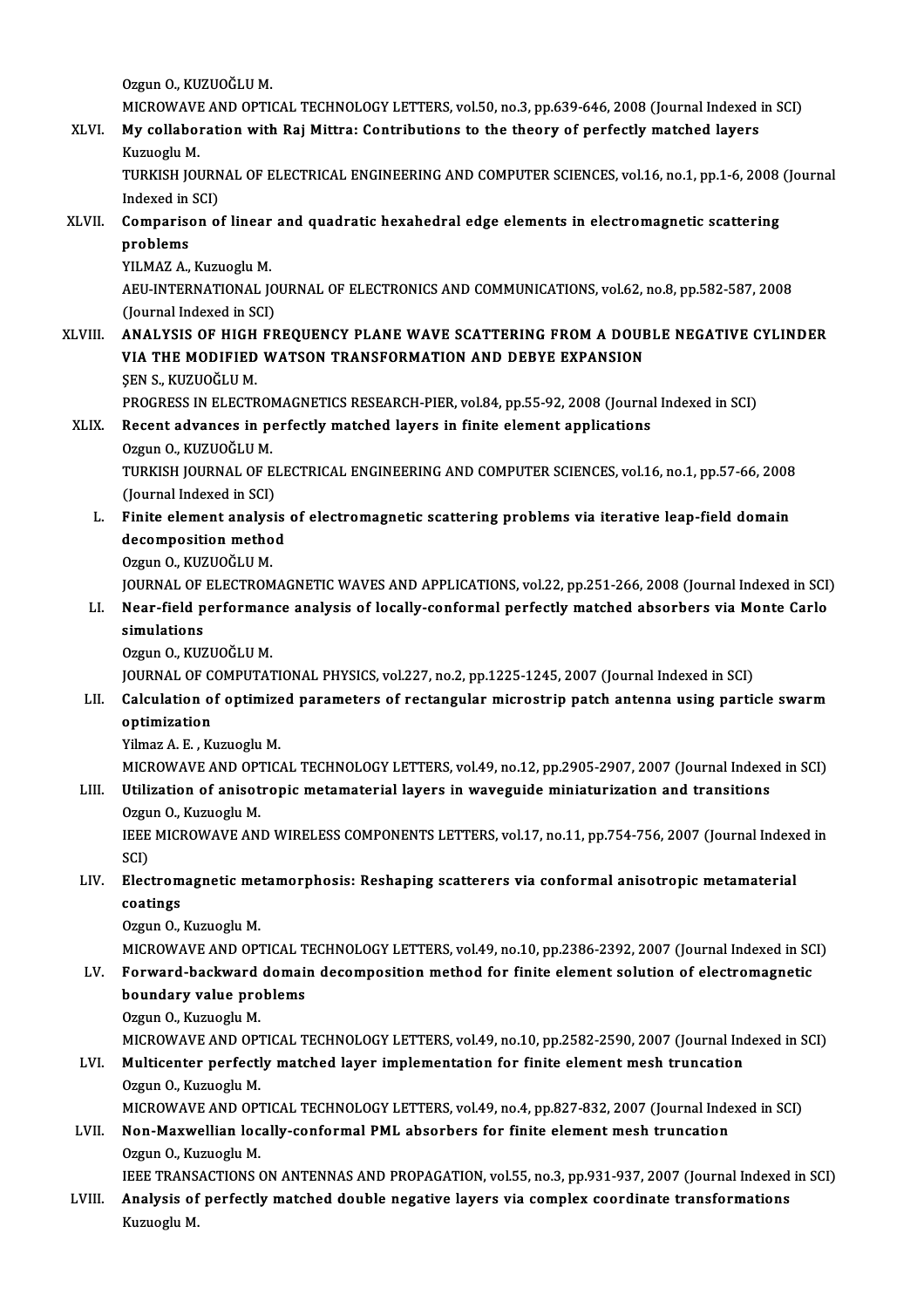IEEE TRANSACTIONS ON ANTENNAS AND PROPAGATION, vol.54, no.12, pp.3695-3699, 2006 (Journal Indexed in<br>SCD IEEE<br>SCI)<br>Logs IEEE TRANSACTIONS ON ANTENNAS AND PROPAGATION, vol.54, no.12, pp.3695-3699, 2006 (Journal Index<br>SCI)<br>LIX. Locally-conformal perfectly matched layer implementation for finite element mesh truncation<br>Orgun O. Kurusclu M

- SCI)<br>LIX. Locally-conformal perfectly matched layer implementation for finite element mesh truncation<br>Ozgun O., Kuzuoglu M. MICROWAVE AND OPTICAL TECHNOLOGY LETTERS, vol.48, no.9, pp.1836-1839, 2006 (Journal Indexed in SCI)
- LX. Full-wave analysis of microstrip lines on a highly lossy substrate Prakash V., Kuzuoglu M., Mittra R. MICROWAVEANDOPTICAL TECHNOLOGYLETTERS,vol.37,no.5,pp.325-329,2003 (Journal Indexed inSCI) Prakash V., Kuzuoglu M., Mittra R.<br>MICROWAVE AND OPTICAL TECHNOLOGY LETTERS, vol.37, no.5, p<br>LXI. Improved design procedure for double-ridged waveguides MICROWAVE AND OPTICAL TECH<br>Improved design procedure fo<br>Prakash V., Mittra R., Kuzuoglu M.<br>INTERNATIONAL JOURNAL OF RE
- INTERNATIONAL JOURNAL OF RF AND MICROWAVE COMPUTER-AIDED ENGINEERING, vol.12, no.6, pp.530-539,<br>2002 (Journal Indexed in SCI) Prakash V., Mittra R., Kuzuoglu M. INTERNATIONAL JOURNAL OF RF AND MICROWAVE COMPUTER-AIDED ENGINEERING, vol.12, no.6, pp<br>2002 (Journal Indexed in SCI)<br>LXII. An efficient solution of the generalized eigenvalue problems for planar transmission lines<br>Prokeck
- 2002 (Journal Indexed in SCI)<br>An efficient solution of the ge<br>Prakash V., Kuzuoglu M., Mittra R.<br>MICROWAVE AND OPTICAL TECH An efficient solution of the generalized eigenvalue problems for planar transmission lines<br>Prakash V., Kuzuoglu M., Mittra R.<br>MICROWAVE AND OPTICAL TECHNOLOGY LETTERS, vol.31, no.3, pp.194-197, 2001 (Journal Indexed in SCI

#### Prakash V., Kuzuoglu M., Mittra R.<br>MICROWAVE AND OPTICAL TECHNOLOGY LETTERS, vol.31, no.3, pp.194-197, 2001 (Journal Indexed in SCI)<br>LXIII. Pole estimation for arbitrarily-shaped dielectric targets using genetic algorithm-MICROWAVE AND OPTICA<br>Pole estimation for arb<br>annihilation technique<br>Turban Sayan G. Kuruegh Pole estimation for arbitrarily-shaped dielectric targets using genetic algorithm-based resonance<br>annihilation technique<br>Turhan-Sayan G., Kuzuoglu M. annihilation technique<br>Turhan-Sayan G., Kuzuoglu M.<br>ELECTRONICS LETTERS, vol.37, no.6, pp.380-381, 2001 (Journal Indexed in SCI)<br>A new enisatronis perfectly matched lever medium for mesh trunsation

Turhan-Sayan G., Kuzuoglu M.<br>ELECTRONICS LETTERS, vol.37, no.6, pp.380-381, 2001 (Journal Indexed in SCI)<br>LXIV. A new anisotropic perfectly matched layer medium for mesh truncation in finite difference time ELECTRONICS LET<br>A new anisotrop<br>domain analysis<br>Tong M. Chan Y. K A new anisotropic perfectly matche<br>domain analysis<br>Tong M., Chen Y., Kuzuoglu M., Mittra R.<br>INTERNATIONAL JOURNAL OF ELECTR domain analysis<br>Tong M., Chen Y., Kuzuoglu M., Mittra R.<br>INTERNATIONAL JOURNAL OF ELECTRONICS, vol.86, no.9, pp.1085-1091, 1999 (Journal Indexed in SCI)<br>A robust algorithm for the solution of electromagnetic problems over

#### Tong M., Chen Y., Kuzuoglu M., Mittra R.<br>INTERNATIONAL JOURNAL OF ELECTRONICS, vol.86, no.9, pp.1085-1091, 1999 (Journal Indexed in SCI)<br>LXV. A robust algorithm for the solution of electromagnetic problems over a frequency INTERNATIONAL JOURI<br>A robust algorithm f<br>Pade approximation<br><sup>Kuruoclu M. Mittre P</sup> A robust algorithm<br>Pade approximatior<br>Kuzuoglu M., Mittra R.<br>MICPOWAVE AND OP Pade approximation<br>Kuzuoglu M., Mittra R.<br>MICROWAVE AND OPTICAL TECHNOLOGY LETTERS, vol.20, no.6, pp.376-380, 1999 (Journal Indexed in SCI)<br>Flament selution of electromegnatic problems even a vyde frequency range via the B

### Kuzuoglu M., Mittra R.<br>MICROWAVE AND OPTICAL TECHNOLOGY LETTERS, vol.20, no.6, pp.376-380, 1999 (Journal Indexed<br>LXVI. Element solution of electromagnetic problems over a wide frequency range via the Pade<br>approximation MICROWAVE ANI<br><mark>Element solutio</mark><br>approximation<br><sup>Kuruosiu M. Mitt</sup> Element solution of<br>approximation<br>Kuzuoglu M., Mittra R.<br>COMBUTER METHODS

COMPUTER METHODS IN APPLIED MECHANICS AND ENGINEERING, vol.169, pp.263-277, 1999 (Journal Indexed<br>in SCI) Kuzuog<br>COMPU<br>in SCI)<br>Investi COMPUTER METHODS IN APPLIED MECHANICS AND ENGINEERING, vol.169, pp.263-277, 1999 (Journal<br>in SCI)<br>LXVII. Investigation of nonplanar perfectly matched absorbers for finite-element mesh truncation<br>Expressive M. Mittee P.

# in SCI)<br>I<mark>nvestigation of nor</mark><br>Kuzuoglu M., Mittra R.<br>IEEE TRANSACTIONS Investigation of nonplanar perfectly matched absorbers for finite-element mesh truncation<br>Kuzuoglu M., Mittra R.<br>IEEE TRANSACTIONS ON ANTENNAS AND PROPAGATION, vol.45, no.3, pp.474-486, 1997 (Journal Indexed in SCI)<br>Encaue

## Kuzuoglu M., Mittra R.<br>IEEE TRANSACTIONS ON ANTENNAS AND PROPAGATION, vol.45, no.3, pp.474-486, 1997 (Journal Indexed i<br>LXVIII. Frequency dependence of the constitutive parameters of causal perfectly matched anisotropic<br>ab **IEEE TRANS<br>Frequency<br>absorbers**<br>Kuzuesh M

Kuzuoglu M., Mittra R.

IEEE MICROWAVE AND GUIDED WAVE LETTERS, vol.6, no.12, pp.447-449, 1996 (Journal Indexed in SCI)

#### LXIX. Infinite-dimensional multilayer perceptrons

Kuzuoglu M., Leblebicioglu K. I<mark>nfinite-dimensional multilayer perceptrons</mark><br>Kuzuoglu M., Leblebicioglu K.<br>IEEE TRANSACTIONS ON NEURAL NETWORKS, vol.7, no.4, pp.889-896, 1996 (Journal Indexed in SCI)<br>ANAL VTIC AND SEMIANAL VTIC SOLUTIONS IN ELECTRICAL I Kuzuoglu M., Leblebicioglu K.<br>IEEE TRANSACTIONS ON NEURAL NETWORKS, vol.7, no.4, pp.889-896, 1996 (Journal Indexed in SCI)<br>LXX. ANALYTIC AND SEMIANALYTIC SOLUTIONS IN ELECTRICAL-IMPEDANCE TOMOGRAPHY .1. 2-

# IEEE TRANSACTIONS ON NEU<br><mark>ANALYTIC AND SEMIANAL</mark><br>DIMENSIONAL PROBLEMS<br><sup>DIDCOCK M. KUZUQČUJM JJ</sup> ANALYTIC AND SEMIANALYTIC SOLUTIONS I<br>DIMENSIONAL PROBLEMS<br>PIDCOCK M., KUZUOĞLU M., LEBLEBİCİOĞLU M. K.<br>PHYSIOLOCICAL MEASUPEMENT vol 16 no 2 nn 2

DIMENSIONAL PROBLEMS<br>PIDCOCK M., KUZUOĞLU M., LEBLEBİCİOĞLU M. K.<br>PHYSIOLOGICAL MEASUREMENT, vol.16, no.2, pp.77-90, 1995 (Journal Indexed in SCI) PIDCOCK M., KUZUOĞLU M., LEBLEBİCİOĞLU M. K.<br>PHYSIOLOGICAL MEASUREMENT, vol.16, no.2, pp.77-90, 1995 (Journal Indexe<br>LXXI. ELECTRICAL-IMPEDANCE TOMOGRAPHY USING INDUCED CURRENTS<br>CENCER N.C. KUZUOCLU M. JDER V.

PHYSIOLOGICAL MEASUREMENT, vol.<br>ELECTRICAL-IMPEDANCE TOMOG<br>GENCER N. G. , KUZUOGLU M., IDER Y.<br>JEEE TRANSACTIONS ON MEDICAL IM

GENCER N. G. , KUZUOGLU M., IDER Y.<br>IEEE TRANSACTIONS ON MEDICAL IMAGING, vol.13, no.2, pp.338-350, 1994 (Journal Indexed in SCI)

GENCER N. G. , KUZUOGLU M., IDER Y.<br>IEEE TRANSACTIONS ON MEDICAL IMAGING, vol.13, no.2, pp.338-350, 1994 (Journal Indexed in SCI)<br>LXXII. A FAST IMAGE-RECONSTRUCTION ALGORITHM FOR ELECTRICAL-IMPEDANCE TOMOGRAPHY IEEE TRANSACTIONS ON MEDICAL IMAGIN<br><mark>A FAST IMAGE-RECONSTRUCTION AL(</mark><br>KUZUOGLU M., LEBLEBICIOGLU K., IDER Y.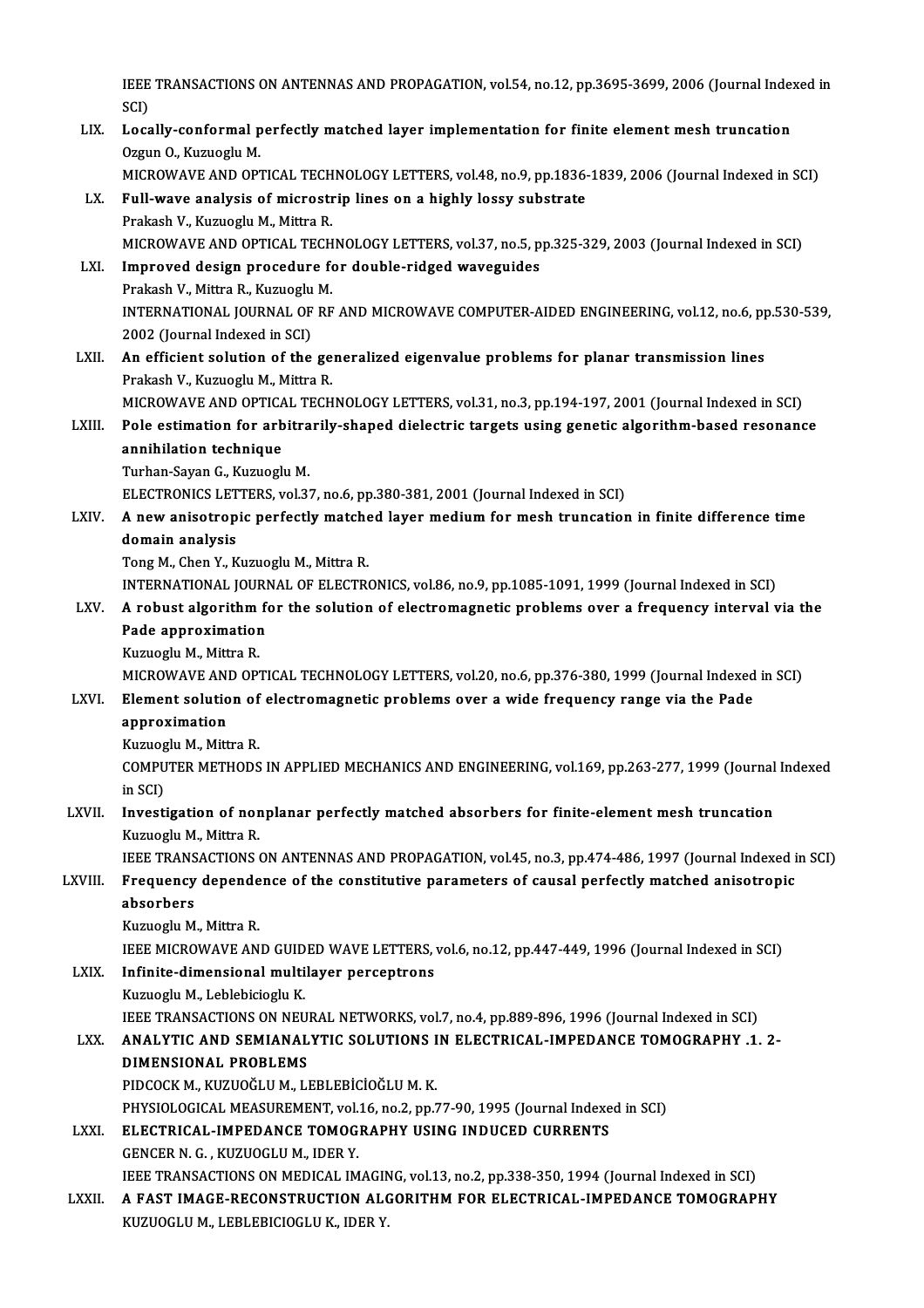PHYSIOLOGICAL MEASUREMENT, vol.15, 1994 (Journal Indexed in SCI)

PHYSIOLOGICAL MEASUREMENT, vol.15, 1994 (Journal Indexed in SCI)<br>LXXIII. RECONSTRUCTION OF PERMITTIVITY AND CONDUCTIVITY PROFILES OF A DIELECTRIC SLAB IN THE PHYSIOLOGICAL MEASUREMENT, vol.15, 19<br>RECONSTRUCTION OF PERMITTIVITY A<br>TIME DOMAIN BY DESCENT METHODS<br>ONDER M. KUZUOCUM RECONSTRUCTION OF I<br>TIME DOMAIN BY DESC<br>ONDER M., KUZUOGLU M.<br>JEE PROCEEDINGS H MIC TIME DOMAIN BY DESCENT METHODS<br>ONDER M., KUZUOGLU M.<br>IEE PROCEEDINGS-H MICROWAVES ANTENNAS AND PROPAGATION, vol.139, no.5, pp.435-440, 1992 (Journal<br>Indoved in SCD. ONDER M., KUZ<br>IEE PROCEEDIN<br>Indexed in SCI)<br>OPTIMAL CON IEE PROCEEDINGS-H MICROWAVES ANTENNAS AND PROPAGATION, vol.139,<br>Indexed in SCI)<br>LXXIV. OPTIMAL-CONTROL OF THE FEED VOLTAGE OF A DIPOLE ANTENNA<br>ONDER M. KUZUOCLU M Indexed in SCI)<br>OPTIMAL-CONTROL OF<br>ONDER M., KUZUOGLU M.<br>JEEE TRANSACTIONS ON

OPTIMAL-CONTROL OF THE FEED VOLTAGE OF A DIPOLE ANTENNA<br>ONDER M., KUZUOGLU M.<br>IEEE TRANSACTIONS ON ANTENNAS AND PROPAGATION, vol.40, no.4, pp.414-421, 1992 (Journal Indexed in SCI)<br>ELECTRICAL IMPEDANCE TOMOCRARUY USINC IND ONDER M., KUZUOGLU M.<br>IEEE TRANSACTIONS ON ANTENNAS AND PROPAGATION, vol.40, no.4, pp.414-421, 1992 (Journ LXXV.<br>LXXV. ELECTRICAL-IMPEDANCE TOMOGRAPHY USING INDUCED AND INJECTED CURRENTS<br>GENCER N., IDER Y., KUZUOGLU M.

**IEEE TRANSACTIONS ON ANTENNA<br>ELECTRICAL-IMPEDANCE TOME<br>GENCER N., IDER Y., KUZUOGLU M.<br>CLINICAL BUYSICS AND BUYSIOLO** ELECTRICAL-IMPEDANCE TOMOGRAPHY USING INDUCED AND INJECTED CURRENTS<br>GENCER N., IDER Y., KUZUOGLU M.<br>CLINICAL PHYSICS AND PHYSIOLOGICAL MEASUREMENT, vol.13, pp.95-99, 1992 (Journal Indexed in SCI)<br>ANALYSIS OF 2, DIMENSIONAL GENCER N., IDER Y., KUZUOGLU M.<br>CLINICAL PHYSICS AND PHYSIOLOGICAL MEASUREMENT, vol.13, pp.95-99, 1992 (Journal Indexed in SCI)<br>LXXVI. ANALYSIS OF 3-DIMENSIONAL SOFTWARE EIT PHANTOMS BY THE FINITE-ELEMENT METHOD

ANALYSIS OF 3-DIMENSIONAL SOFTWARE EIT PHANTOMS BY THE FINITE-ELEMENT METHOD KUZUOGLUM., MOHDSAID M., IDER Y. CLINICAL PHYSICS AND PHYSIOLOGICAL MEASUREMENT, vol.13, pp.135-138, 1992 (Journal Indexed in SCI)

KUZUOGLU M., MOHDSAID M., IDER Y.<br>CLINICAL PHYSICS AND PHYSIOLOGICAL MEASUREMENT, vol.13, pp.135-138, 1992 (Journal Indexed in SCI)<br>LXXVII. DETERMINATION OF THE BOUNDARY OF AN OBJECT INSERTED INTO A WATER-FILLED CYLIND CLINICAL PHYSICS AND PHYSIOLOGICAL MEASURING<br>**THE BOUNDARY OF AN IDERY.**<br>IDER Y., NAKIBOGLU B., KUZUOGLU M., GENCER N.<br>CLINICAL BHYSICS AND BHYSIOLOGICAL MEASURI DETERMINATION OF THE BOUNDARY OF AN OBJECT INSERTED INTO A WATER-FILLED CYLINDE<br>IDER Y., NAKIBOGLU B., KUZUOGLU M., GENCER N.<br>CLINICAL PHYSICS AND PHYSIOLOGICAL MEASUREMENT, vol.13, pp.151-154, 1992 (Journal Indexed in SCI CLINICAL PHYSICS AND PHYSIOLOGICAL MEASUREMENT, vol.13, pp.151-154, 1992 (Journal Indexed in SCI)<br>Articles Published in Other Journals

I. Perturbation-Asymptotic Series Approach for an Electromagnetic Wave Problem in an Epsilon Near Zero (ENZ) Material Akkaya M.K., YILMAZ A.E., KUZUOĞLU M. ADVANCED ELECTROMAGNETICS, vol.11, no.1, pp.30-40, 2022 (Journal Indexed in ESCI) Akkaya M. K. , YILMAZ A. E. , KUZUOĞLU M.<br>ADVANCED ELECTROMAGNETICS, vol.11, no.1, pp.30-40, 2022 (Journal Indexed in ESCI)<br>II. Multiscale Modeling of Thin-Wire Coupling Problems Using Hybridization of Finite Element and<br>D ADVANCED ELECTROMAGNETICS, vol.11, no.1, pp.30-<br>Multiscale Modeling of Thin-Wire Coupling Pro<br>Dipole Moment Methods and GPU Acceleration<br>ÖZCÜNÖ, Mittre B, KUZUQČLUM Multiscale Modeling of Thin-W<br>Dipole Moment Methods and G<br>ÖZGÜN Ö., Mittra R., KUZUOĞLU M.<br>JEEE JOUPNAL ON MULTISCALE AN Dipole Moment Methods and GPU Acceleration<br>ÖZGÜN Ö., Mittra R., KUZUOĞLU M.<br>IEEE JOURNAL ON MULTISCALE AND MULTIPHYSICS COMPUTATIONAL TECHNIQUES, vol.5, pp.155-166, 2020<br>(Jaunnal Indoved in ESCL)

ÖZGÜN Ö., Mittra R., KUZU<br>IEEE JOURNAL ON MULTIS<br>(Journal Indexed in ESCI)<br>On the Assuresy of Sne IEEE JOURNAL ON MULTISCALE AND MULTIPHYSICS COMPUTATIONAL TECHNIQUES, vol.5, pp.1<br>(Journal Indexed in ESCI)<br>III. On the Accuracy of Spectral Element Method in Electromagnetic Scattering Problems<br>Moharia J. TARMAN L.H., KUZ

### (Journal Indexed in ESCI)<br>III. On the Accuracy of Spectral Element Method in Electromagnetic Scattering Problems<br>Mahariq İ., TARMAN I. H. , KUZUOĞLU M. On the Accuracy of Spectral Element Method in Electromagnetic Scattering Problems<br>Mahariq İ., TARMAN I. H. , KUZUOĞLU M.<br>International Journal of Computer Theory and Engineering, vol.6, no.6, pp.495-499, 2014 (Refereed Jou Mahariq İ., TARMAl<br>International Journ<br>Other Institutions)

# 0ther Institutions)<br>Books & Book Chapters

- ooks & Book Chapters<br>I. MATLAB-based Finite Element Programming in Electromagnetic Modeling<br>Össün Ö. Kurueğlu M to & Soon Ghapto.<br>MATLAB-based Fini<br>Özgün Ö., Kuzuoğlu M.<br>CBC New Yerk, New Y MATLAB-based Finite Elemen<br>Özgün Ö., Kuzuoğlu M.<br>CRC, New York , New-York, 2018<br>A systematis study of perfectl Özgün Ö., Kuzuoğlu M.<br>CRC, New York , New-York, 2018<br>II. A systematic study of perfectly matched absorbers<br>EUIZUQČLU M. Mitre B
- CRC, New York , New-Yo<br>A systematic study of<br>KUZUOĞLU M., Mittra R.<br>in: Erontiers in Electrom KUZUOĞLU M., Mittra R.<br>in: Frontiers in Electromagnetics, Douglas H. Werner, Raj Mittra, Editor, Wiley, pp.609-643, 1999

#### Refereed Congress / Symposium Publications in Proceedings

efereed Congress / Symposium Publications in Proceedings<br>I. Efficient Computation of Green's Functions for Multilayer Media in the Context of 5G Applications<br>Mitre P. ÖZCÜNÖ Li.C. KUZUOČLUM 1994 Göngröss 7 by mpostam 1<br>Efficient Computation of Green's Fi<br>Mittra R., ÖZGÜN Ö., Li C., KUZUOĞLU M.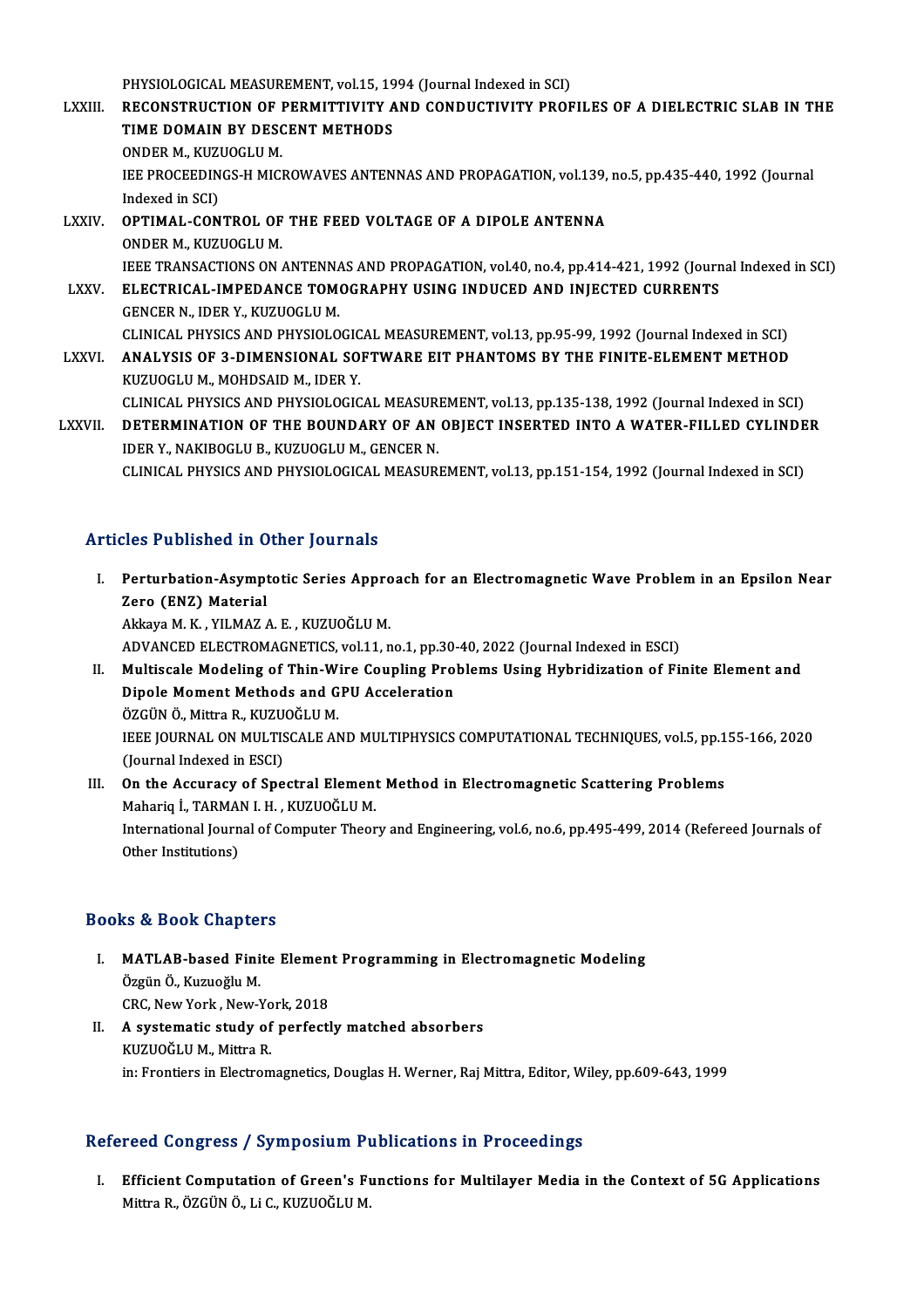15th European Conference on Antennas and Propagation, EuCAP 2021, Düsseldorf, Germany, 22 - 26 March 2021

- II. A Novel Numerical Technique for Analyzing Metasurfaces ÖZGÜNÖ., Mittra R., KUZUOĞLUM. A Novel Numerical Technique for Analyzing Metasurfaces<br>ÖZGÜN Ö., Mittra R., KUZUOĞLU M.<br>2019 IEEE International Symposium on Antennas and Propagation and USNC-URSI Radio Science Meeting, Atlanta,<br>CA. USA United States Of A ÖZGÜN Ö., Mittra R., KUZUOĞLU M.<br>2019 IEEE International Symposium on Antennas a<br>GA, USA, United States Of America, 7 - 12 July 2019<br>Finite Flament Demain Desemposition Methe GA, USA, United States Of America, 7 - 12 July 2019<br>III. Finite Element Domain Decomposition Method for Rough Sea Surface Scattering
- ÖZGÜNÖ., KUZUOĞLUM. Finite Element Domain Decomposition Method for Rough Sea Surface Scattering<br>ÖZGÜN Ö., KUZUOĞLU M.<br>2019 IEEE International Symposium on Antennas and Propagation and USNC-URSI Radio Science Meeting, Atlanta,<br>CA USA United St ÖZGÜN Ö., KUZUOĞLU M.<br>2019 IEEE International Symposium on Antennas a<br>GA, USA, United States Of America, 7 - 12 July 2019<br>Modeling and Analysis of See Clutter by a No 2019 IEEE International Symposium on Antennas and Propagation and USNC<br>GA, USA, United States Of America, 7 - 12 July 2019<br>IV. Modeling and Analysis of Sea Clutter by a Novel Numerical Method<br>ÖZCÜN Ö KUZUQĞLUM

GA, USA, United States Of<br>Modeling and Analysis<br>ÖZGÜN Ö., KUZUOĞLU M.<br>The 7th Advanced Electre ÖZGÜN Ö., KUZUOĞLU M.<br>The 7th Advanced Electromagnetics Symposium (AES), Lizbon, Portugal, 24 - 26 July 2019

V. An Efficient Domain Cascading Approach for Linear Discontinuous Galerkin Schemes DoğanD.,KUZUOĞLUM. An Efficient Domain Cascading Approach for Linear Discontinuous Galerkin Schemes<br>Doğan D., KUZUOĞLU M.<br>European Conference on Antennas and Propagation (EuCAP), Londora, United Kingdom, 9 - 13 April 2018<br>A Mianowaya Imaging

### VI. A Microwave Imaging Model for Biomedical Applications<br>ÖZGÜN Ö., KUZUOĞLU M. European Conference on<br>A Microwave Imaging<br>ÖZGÜN Ö., KUZUOĞLU M.<br>International Sumnosium

A Microwave Imaging Model for Biomedical Applications<br>ÖZGÜN Ö., KUZUOĞLU M.<br>International Symposium of IEEE-Antennas-and-Propagation-Society / USNC/URSI National Radio Science Meeting,<br>California United States Of America 0 ÖZGÜN Ö., KUZUOĞLU M.<br>International Symposium of IEEE-Antennas-and-Propagation-Society<br>California, United States Of America, 9 - 14 July 2017, pp.2373-2374<br>Finite Flament Modeling of Anisotropia Helf Spece Brobleme International Symposium of IEEE-Antennas-and-Propagation-Society / USNC/URSI National Radio Science Meetin<br>California, United States Of America, 9 - 14 July 2017, pp.2373-2374<br>VII. Finite Element Modeling of Anisotropic Ha

California, United States Of America, 9 - 14 July 2017, pp.2373-2374<br>Finite Element Modeling of Anisotropic Half-Space Problems by a Simple Mesh Truncation Scheme<br>ÖZGÜN Ö., KUZUOĞLU M.<br>International Symposium of IEEE-Anten Finite Element Modeling of Anisotropic Half-Space Problems by a Simple Mesh Truncation Scheme<br>ÖZGÜN Ö., KUZUOĞLU M.<br>International Symposium of IEEE-Antennas-and-Propagation-Society / USNC/URSI National Radio Science Meetin

ÖZGÜN Ö., KUZUOĞLU M.<br>International Symposium of IEEE-Antennas-and-Propagation-Society<br>California, United States Of America, 9 - 14 July 2017, pp.1581-1582<br>A Numerical Model for Investigating the Effect of Bough Sur

### VIII. A Numerical Model for Investigating the Effect of Rough Surface Parameters on Radar Cross Section<br>Statistics California,<br>**A Numeri<br>Statistics**<br>KUZUQČI I

KUZUOĞLUM.,ÖZGÜNÖ.

International Symposium of IEEE-Antennas-and-Propagation-Society / USNC/URSI National Radio Science Meeting, California, United States Of America, 9 - 14 July 2017, pp.1837-1838 International Symposium of IEEE-Antennas-and-Propagation-Society / USNC/URSI N<br>California, United States Of America, 9 - 14 July 2017, pp.1837-1838<br>IX. A Microwave Imaging Method based on Transformation Electromagnetics<br>VI

# California, United States C<br>**A Microwave Imaging**<br>KUZUOĞLU M., ÖZGÜN Ö.<br>10th International Congr

KUZUOĞLU M., ÖZGÜN Ö.<br>10th International Congress on Advanced Electromagnetic Materials in Microwaves and Optics KUZUOĞLU M., ÖZGÜN Ö.<br>10th International Congress on Advanced Electromagnetic Materials in Mic<br>(METAMATERIALS), Chania, Greece, 19 - 22 September 2016, pp.262-264<br>Numerisel Modeling of Electromagnetic Secttering from Perio

### X. Numerical Modeling of Electromagnetic Scattering from Periodic Structures by Transformation<br>Electromagnetics (METAMATERIALS)<br>Numerical Modeli<br>Electromagnetics<br>ÖZCÜN Ö-KUZUOČI

ÖZGÜNÖ, KUZUOĞLUM.

10th International Congress on Advanced Electromagnetic Materials in Microwaves and Optics ÖZGÜN Ö., KUZUOĞLU M.<br>10th International Congress on Advanced Electromagnetic Materials in Mic<br>(METAMATERIALS), Chania, Greece, 19 - 22 September 2016, pp.259-261<br>Stochastic Modeling in Computational Electromagnetics by Co 10th International Congress on Advanced Electromagnetic Materials in Microwaves and Optics<br>(METAMATERIALS), Chania, Greece, 19 - 22 September 2016, pp.259-261<br>XI. Stochastic Modeling in Computational Electromagnetics by Co

(METAMATERIALS), Chai<br>Stochastic Modeling in<br>ÖZGÜN Ö., KUZUOĞLU M.<br>The Third International E Stochastic Modeling in Computational Electromagnetics by<br>ÖZGÜN Ö., KUZUOĞLU M.<br>The Third International EMC Conference, 2 - 04 September 2015<br>Modeling Electromagnetic Sesttering from Bandom Arroy

## ÖZGÜN Ö., KUZUOĞLU M.<br>The Third International EMC Conference, 2 - 04 September 2015<br>XII. Modeling Electromagnetic Scattering from Random Array of Objects by Form Invariance of Maxwell's<br>Faustions The Third I<mark>n</mark><br>Modeling I<br>Equations<br>ÖZCÜNÖ K Modeling Electromagn<br>Equations<br>ÖZGÜN Ö., KUZUOĞLU M.<br><sup>IEEE</sup> International Sumne

Equations<br>ÖZGÜN Ö., KUZUOĞLU M.<br>IEEE International Symposium on Antennas and Propagation / USNC/URSI National North American Radio Science<br>Mesting Vancewyer Canada 19, -24 July 2015, np.284-295 ÖZGÜN Ö., KUZUOĞLU M.<br>IEEE International Symposium on Antennas and Propagation<br>Meeting, Vancouver, Canada, 19 - 24 July 2015, pp.284-285<br>A. Hybrid Berturbational and Transformational Electr IEEE International Symposium on Antennas and Propagation / USNC/URSI National North American Radio Soldies (1905)<br>Meeting, Vancouver, Canada, 19 - 24 July 2015, pp.284-285<br>XIII. A Hybrid Perturbational and Transformational

## Meeting, Vancouver, Canada, 19 - 24 July 2015, pp.284-285<br>A Hybrid Perturbational and Transformational Elect:<br>Surface Scattering Problems<br>KUZUOĞLU M., ÖZGÜN Ö. A Hybrid Perturbation<br>Surface Scattering Pro<br>KUZUOĞLU M., ÖZGÜN Ö.<br><sup>IEEE International Sumne</sup>

IEEE International Symposium on Antennas and Propagation / USNC/URSI National North American Radio Science Meeting,Vancouver,Canada,19 -24 July2015,pp.282-283

#### XIV. Analysis of Scattering from Perfect Electric Conducting Cylinders by Spectral Element Method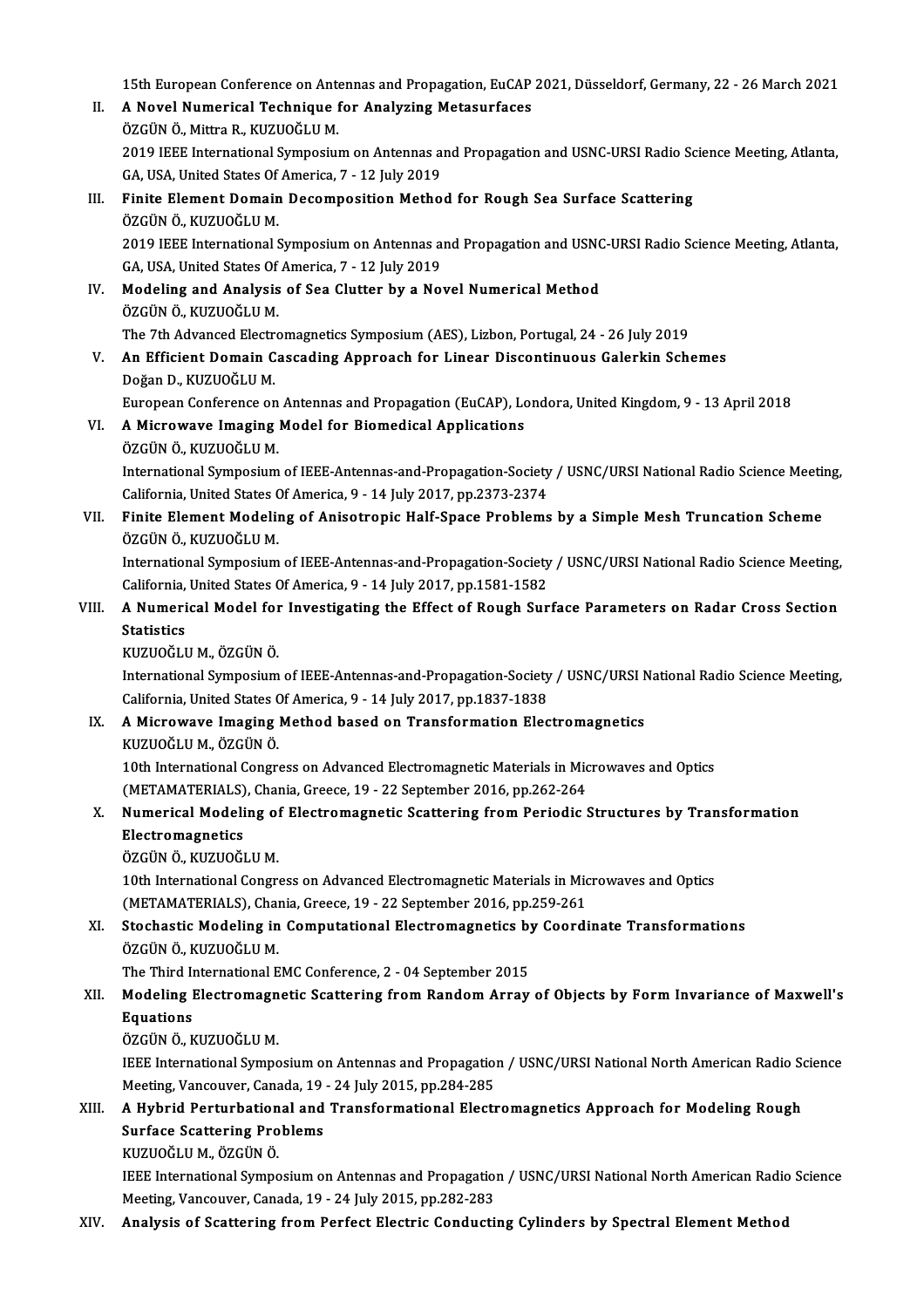Mahariq I., ARPACI İ., KUZUOĞLU M.

Mahariq I., ARPACI İ., KUZUOĞLU M.<br>Computational Electromagnetics International Workshop (CEM), İzmir, Turkey, 1 - 04 July 2015, pp.22-23<br>Parabelis Equation Teolbey for Padie Weye Prepegation

### Mahariq I., ARPACI İ., KUZUOĞLU M.<br>Computational Electromagnetics International Workshop (CEM),<br>XV. Parabolic Equation Toolbox for Radio Wave Propagation Parabolic Equation Toolbox for Radio Wave Propagation

USNC-URSI Radio Science Meeting (Joint with AP-S Symposium) Proceedings, Vancouver, Canada, 19 July 2015, pp.259 ÖZGÜN Ö., Apaydin G., KUZUOĞLU M., SEVGİ L. USNC-URSI Radio Science Meeting (Joint with AP-S Symposium) Proceedings, Var<br>pp.259<br>XVI. Modeling and Predicting Surface Roughness via Transformation Optics<br>Orgun O. KUZUOČLUM

#### pp.259<br>Modeling and Predict<br>Ozgun O., KUZUOĞLU M.<br><sup>Oth Intornational Congre</sup> 0zgun 0., KUZUOĞLU M.<br>8th International Congress on Advanced Electromagnetic Materials in Microwaves and Optics (Metamaterials), Copenhagen, Denmark, 25 - 28 August 2014

## 8th International Congress on Advanced Electromagnetic Materials in Microwaves and Optics (Metamateria<br>Copenhagen, Denmark, 25 - 28 August 2014<br>XVII. Continuous-time Nonlinear Estimation Filters Using UKF-aided Gaussian Su Copenhagen, Denmark, 2<br>**Continuous-time Nonl**<br>Gokce M., KUZUOĞLU M.<br>16th International Confe 16th International Confiner Confineer Estimation Filters Using UKF-aided Gaussian Sum Representations<br>16th International Conference on Information Fusion (FUSION), İstanbul, Turkey, 9 - 12 July 2013, pp.2097-2102<br>How Concr

## Gokce M., KUZUOĞLU M.<br>16th International Conference on Information Fusion (FUSION), İstanbul, Turkey, 9 - 12 July 2013, pp.2097-<br>XVIII. How Generous is the ELLPACK Sparse Matrix Storage Scheme for Finite Element Comput 16th International Conference on Information<br>How Generous is the ELLPACK Sp.<br>Akinci G., YILMAZ A. E., KUZUOĞLU M. How Generous is the ELLPACK Sparse Matrix Storage Scheme for Finite Element Computations<br>Akinci G., YILMAZ A. E. , KUZUOĞLU M.<br>9th International Conference on Electronics Computer and Computation (ICECCO 2012), Ankara, Tur

Akinci G., YILMAZ A. E. , KUZUOĞLU M.<br>9th International Conference on Electronics Computer and Computation (ICECCO 2012), Ankara, Turkey, 1 - 03<br>November 2012, pp.146-149 9th International Conference on Electronics Computer and Computation (ICECCO 2012), Ankara, Turkey<br>November 2012, pp.146-149<br>XIX. Designing Transformation-based Metamaterials for Numerical Modeling of Low Frequency

## November 2012, pp.146-149<br>Designing Transformation-l<br>Electromagnetic Scattering<br>Ozzun O. KUZUOČLU M Electromagnetic Scattering<br>Ozgun O., KUZUOĞLU M. Electromagnetic Scattering<br>Ozgun O., KUZUOĞLU M.<br>Progress In Electromagnetics Research Symposium (PIERS), Moscow, Russia, 19 - 23 August 2012, pp.981-984<br>Reduction of the Staircesing Error in Einite Methods by Heing Transf

#### XX. Reduction of the Staircasing Error in Finite Methods by Using Transformation Media<br>KUZUOĞLU M., Ozgun O. Progress In Electromagr<br>Reduction of the Stair<br>KUZUOĞLU M., Ozgun O.<br>Progress In Electromagr Reduction of the Staircasing Error in Finite Methods by Using Transformation Media<br>KUZUOĞLU M., Ozgun O.<br>Progress In Electromagnetics Research Symposium (PIERS), Moscow, Russia, 19 - 23 August 2012, pp.707-710<br>Numerical Sa

#### KUZUOĞLU M., Ozgun O.<br>Progress In Electromagnetics Research Symposium (PIERS), Moscow, Russia, 19 - 23 August 2012, pp<br>XXI. Numerical Solution of Multi-scale Electromagnetic Boundary Value Problems by Utilizing<br>Transformat Progress In Electromagnetics Research Syn<br>Numerical Solution of Multi-scale Electransformation-Based Metamaterials<br>Ozgun O, KUZUQČLLM Numerical Solution of Multi-scale Electromagnetic Boundary Value Problems by Utilizing<br>Transformation-Based Metamaterials<br>Ozgun O., KUZUOĞLU M.

Transformation-Based Metamaterials<br>Ozgun 0., KUZUOĞLU M.<br>11th International Conference on Computational Science and Its Applications (ICCSA), Santander, Spain, 20 - 23<br>Iune 2011, vel 6795, pp.11-25 Ozgun O., KUZUOĞLU M.<br>11th International Conference<br>June 2011, vol.6785, pp.11-25<br>Ture way split step parabol. June 2011, vol 6785, pp 11-25

## XXII. Two way split step parabolic equation algorithm for tropospheric propagation Tests and<br>comparisons comparisons<br>ÖZGÜN Ö., APAYDIN G., KUZUOĞLU M., SEVGİ L.<br>2010 10th Mediterranean Microwave Symposium, Guzelyurt, Turkey, 25 - 27 August 2010<br>Selution of Lange Sesttering Probleme using e Multilevel Seberne in the sentert

ÖZGÜN Ö., APAYDIN G., KUZUOĞLU M., SEVGİ L.

#### ÖZGÜN Ö., APAYDIN G., KUZUOĞLU M., SEVGİ L.<br>2010 10th Mediterranean Microwave Symposium, Guzelyurt, Turkey, 25 - 27 August 2010<br>XXIII. Solution of Large Scattering Problems using a Multilevel Scheme in the context of Chara 2010 10th Mediterranean Microv<br>Solution of Large Scattering<br>Basis Finite Element Method<br>Orgun O. Mittre B. KUZUOČLU M Solution of Large Scattering P<br>Basis Finite Element Method<br>Ozgun O., Mittra R., KUZUOĞLU M.<br>2010 IEEE International Sumpesi. Basis Finite Element Method<br>Ozgun O., Mittra R., KUZUOĞLU M.<br>2010 IEEE International Symposium Antennas and Propagation/CNC-USNC/URSI Radio Science Meeting, Toronto,

Ozgun O., Mittra R., KUZUO<br>2010 IEEE International Sy<br>Canada, 11 - 17 July 2010<br>Two way Fourior Split i

#### XXIV. Two-way Fourier Split Step Algorithm over Variable Terrain with Narrow and Wide Angle<br>Propagators Canada, 11 - 1<br><mark>Two-way Fou</mark><br>Propagators<br>Oggun O. Apay Two-way Fourier Split Step Algorithm<br>Propagators<br>Ozgun O., Apaydin G., KUZUOĞLU M., Sevgi L.<br>2010 IEEE International Sumposium Antenne

Propagators<br>Ozgun O., Apaydin G., KUZUOĞLU M., Sevgi L.<br>2010 IEEE International Symposium Antennas and Propagation/CNC-USNC/URSI Radio Science Meeting, Toronto,<br>Canada, 11, ...17 July 2010 Ozgun O., Apaydin G., KUZU<br>2010 IEEE International Sy<br>Canada, 11 - 17 July 2010<br>Trangformation Modia 2010 IEEE International Symposium Antennas and Propagation/CNC-USNC/URSI Ra<br>Canada, 11 - 17 July 2010<br>XXV. Transformation Media for Efficient Numerical Modeling of Finite Methods<br>KUZUQČUJM, Ozzun O

#### Canada, 11 - 17 July 2010<br>Transformation Media for Efficient Numerical Modeling of Finite Methods<br>KUZUOĞLU M., Ozgun O. Transformation Media for Efficient Numerical Modeling of Finite Methods<br>KUZUOĞLU M., Ozgun O.<br>2010 IEEE International Symposium Antennas and Propagation/CNC-USNC/URSI Radio Science Meeting, Toronto,<br>Canada 11, 17 July 2010 KUZUOĞLU M., Ozgun O.<br>2010 IEEE International Sy<br>Canada, 11 - 17 July 2010<br>Turo wou Split Stop Fou 2010 IEEE International Symposium Antennas and Propagation/CNC-USNC/URSI Radio Science Meeting,<br>Canada, 11 - 17 July 2010<br>XXVI. Two-way Split-Step Fourier and Finite Element based Parabolic Equation Propagation Tools:<br>Comp

# Canada, 11 - 17 July 2010<br>Two-way Split-Step Fourier and<br>Comparisons and Calibration<br>Apaydin C. Ozgun O. KUZUOČLU Two-way Split-Step Fourier and Finite I<br>Comparisons and Calibration<br>Apaydin G., Ozgun O., KUZUOĞLU M., Sevgi L.<br>2010 IEEE International Sumposium Antenne

Comparisons and Calibration<br>Apaydin G., Ozgun O., KUZUOĞLU M., Sevgi L.<br>2010 IEEE International Symposium Antennas and Propagation/CNC-USNC/URSI Radio Science Meeting, Toronto,